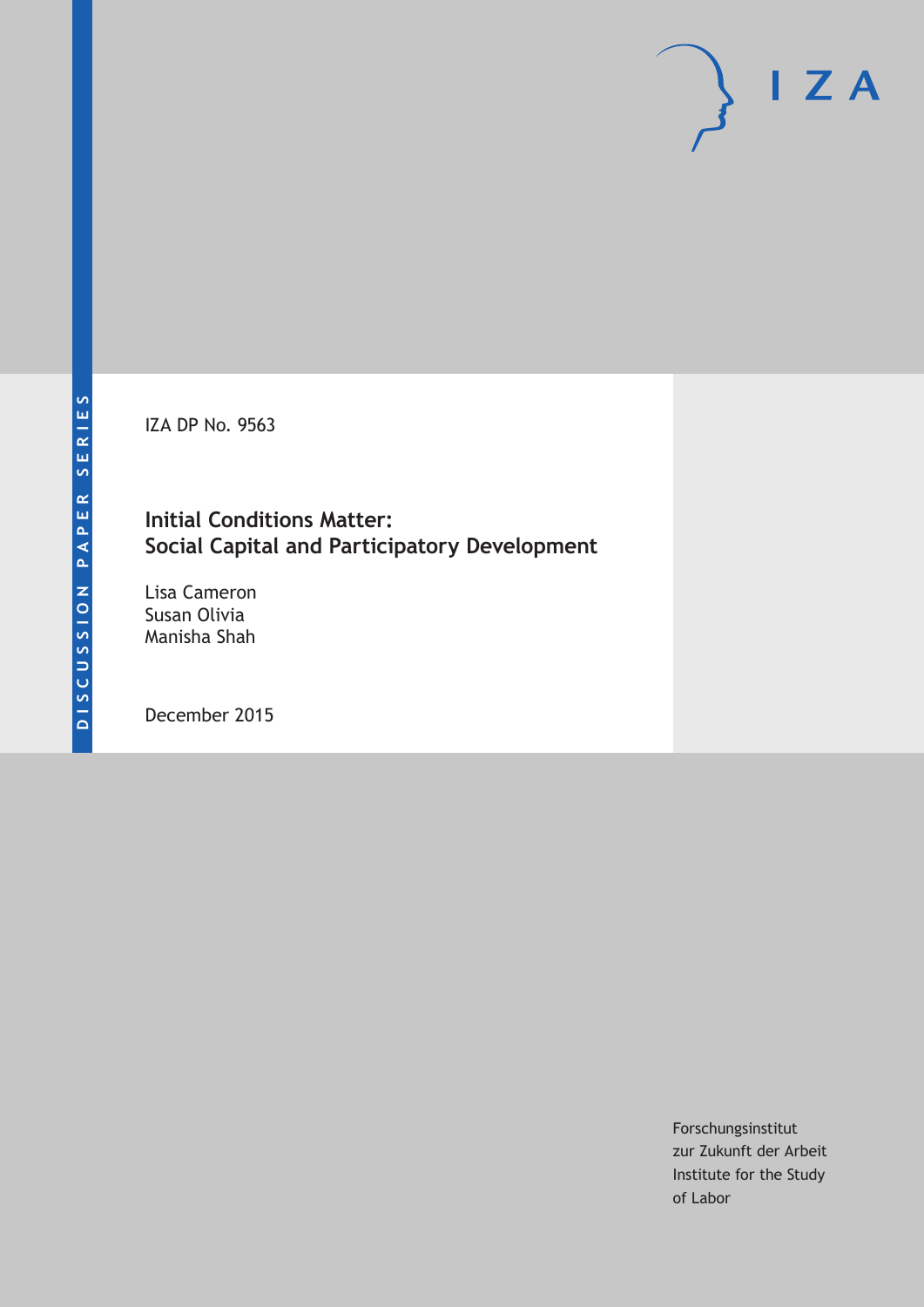# **Initial Conditions Matter: Social Capital and Participatory Development**

### **Lisa Cameron**

*Monash University and IZA* 

### **Susan Olivia**

*Monash University* 

### **Manisha Shah**

*University of California, Los Angeles, NBER and IZA*

Discussion Paper No. 9563 December 2015

IZA

P.O. Box 7240 53072 Bonn **Germany** 

Phone: +49-228-3894-0 Fax: +49-228-3894-180 E-mail: iza@iza.org

Any opinions expressed here are those of the author(s) and not those of IZA. Research published in this series may include views on policy, but the institute itself takes no institutional policy positions. The IZA research network is committed to the IZA Guiding Principles of Research Integrity.

The Institute for the Study of Labor (IZA) in Bonn is a local and virtual international research center and a place of communication between science, politics and business. IZA is an independent nonprofit organization supported by Deutsche Post Foundation. The center is associated with the University of Bonn and offers a stimulating research environment through its international network, workshops and conferences, data service, project support, research visits and doctoral program. IZA engages in (i) original and internationally competitive research in all fields of labor economics, (ii) development of policy concepts, and (iii) dissemination of research results and concepts to the interested public.

IZA Discussion Papers often represent preliminary work and are circulated to encourage discussion. Citation of such a paper should account for its provisional character. A revised version may be available directly from the author.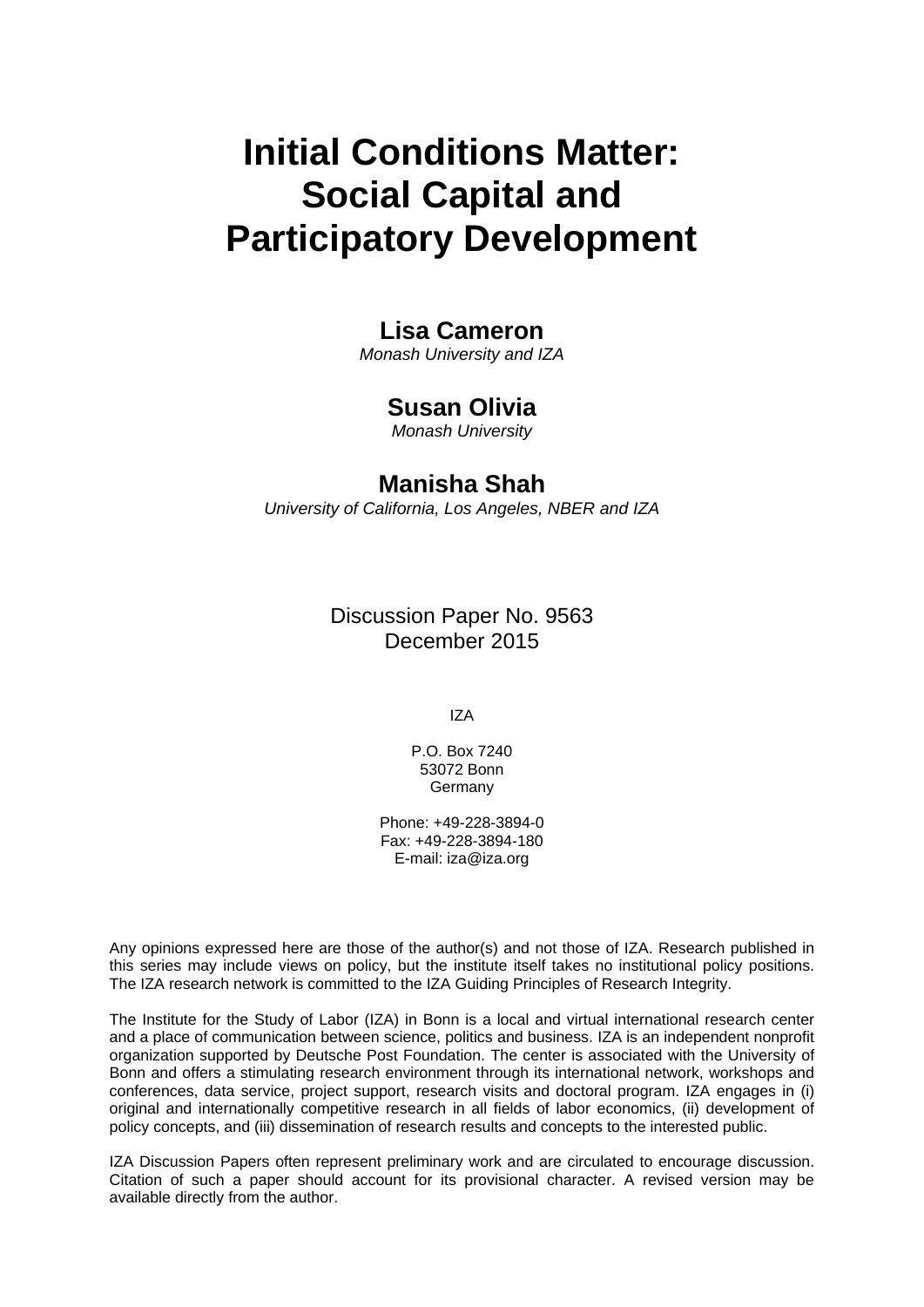IZA Discussion Paper No. 9563 December 2015

# **ABSTRACT**

# **Initial Conditions Matter: Social Capital and Participatory Development\***

Billions of dollars have been spent on participatory development programs in the developing world. These programs give community members an active decision-making role. Given the emphasis on community involvement, one might expect that the effectiveness of this approach would depend on communities' pre-existing social capital stocks. Using data from a large randomised field experiment of Community-Led Total Sanitation in Indonesia, we find that villages with high initial social capital built toilets and reduced open defecation, resulting in substantial health benefits. In villages with low initial stocks of social capital, the approach was counterproductive – fewer toilets were built than in control communities and social capital suffered.

JEL Classification: O12, O22, I15

Keywords: participatory development, social capital, sanitation, economic development, Indonesia

Corresponding author:

 $\overline{a}$ 

Lisa Cameron Department of Econometrics and Business Statistics Monash University 3800 Victoria Australia E-mail: lisa.cameron@monash.edu

<sup>\*</sup> We are grateful to the Bill and Melinda Gates Foundation for funding the initial impact evaluation which provides the baseline and endline data, and the Australian Research Council for funding the social capital module (ARC Discovery Project DP0987011). We would like to thank Joseph Cummins, John Strauss, and participants at seminars at the University of Southern California, Georgetown University and the World Bank for helpful comments.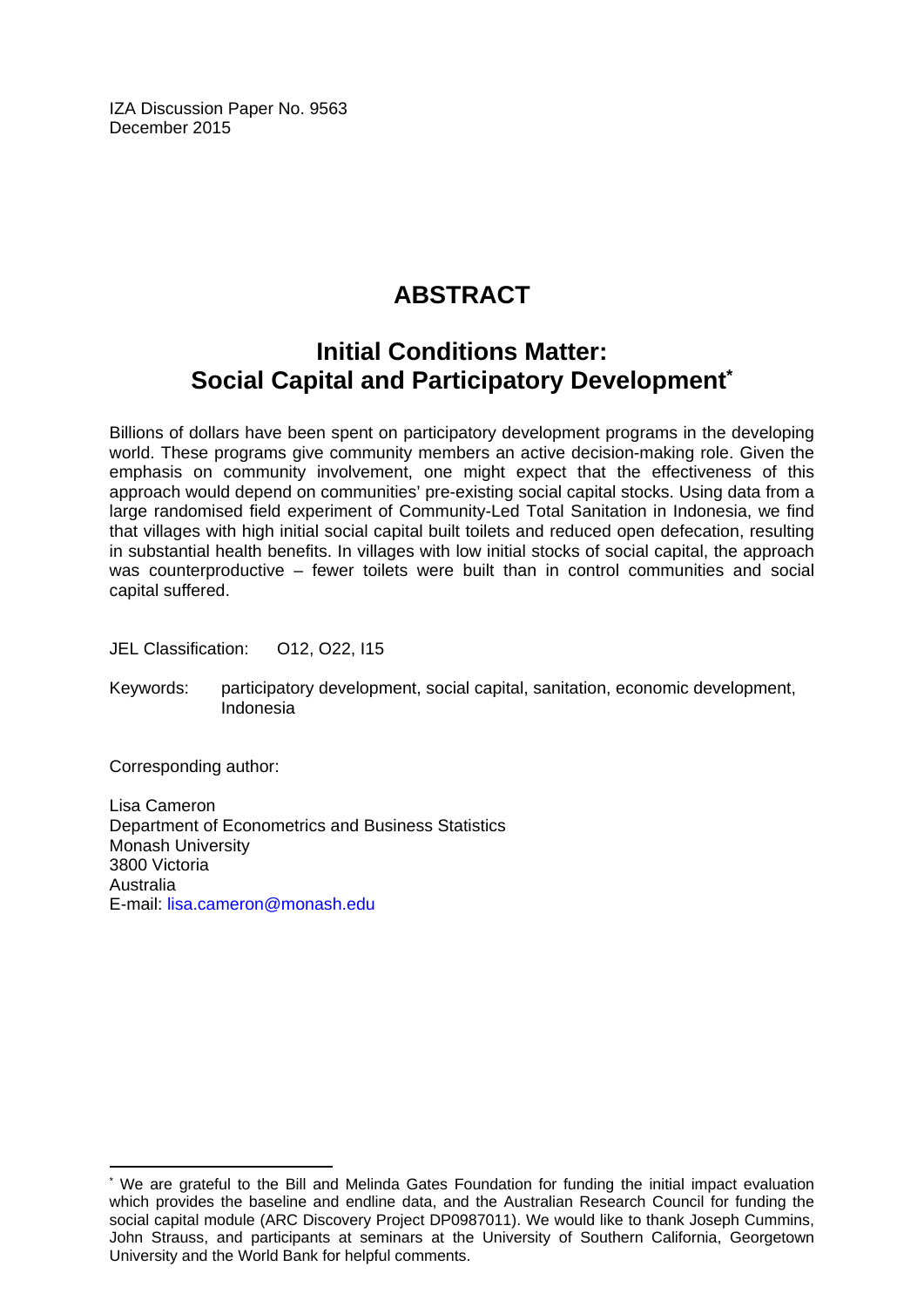#### 1 Introduction

Participatory development (PD) strategies seek to engage local populations in development projects. The poor are given a role in initiatives designed for their benefit in the hope that development projects will be more sustainable and successful if local populations are engaged in the development process. PD has become an increasingly accepted method of development practice and is widely employed by a variety of organisations. It is often presented as an alternative to mainstream "top-down" development. A significant share of development assistance from international agencies, governments and non-government organisations is now directed via PD projects. Over the past decade, the World Bank has allocated almost \$85 billion to local participatory development (Mansuri and Rao, 2012).

Given PD projects' emphasis on community involvement, one might expect that they would function best in communities with high pre-existing levels of social capital—defined here as the norms and networks that enable collective action.<sup>1</sup> A higher level of social capital is thought to facilitate collective action by lowering the costs associated with such action (Casey et al., 2012); by reducing the problem of free riding; and facilitating the transmission of knowledge about the behaviour of others and hence reducing the problems of opportunism (Collier, 1998). Communities with higher levels of trust and a greater degree of pre-existing community interaction are likely to be better prepared to cooperate and also have a greater store of community knowledge on which to draw when targeting the poor and prioritizing community needs. Conversely, communities with low stocks of social capital, with fewer interactions between community members, fewer community groups, and lower levels of trust might struggle to work together and agree on community priorities. Research on the relationship between initial levels of social capital and PD performance is almost non-existent and where it does exist, data limitations mean that the direction of causality

<sup>1</sup>Many related definitions of social capital exist. They generally incorporate preferences that inform interactions amongst individuals in a pro-social manner, such as altruism, trust and reciprocity; and/or a set of underlying community networks that can be used by individuals for private or public benefit (Durlauf and Fafchamps, 2005). See also Putnam et al. (1993), Coleman (1988) and Grootaert et al. (2002).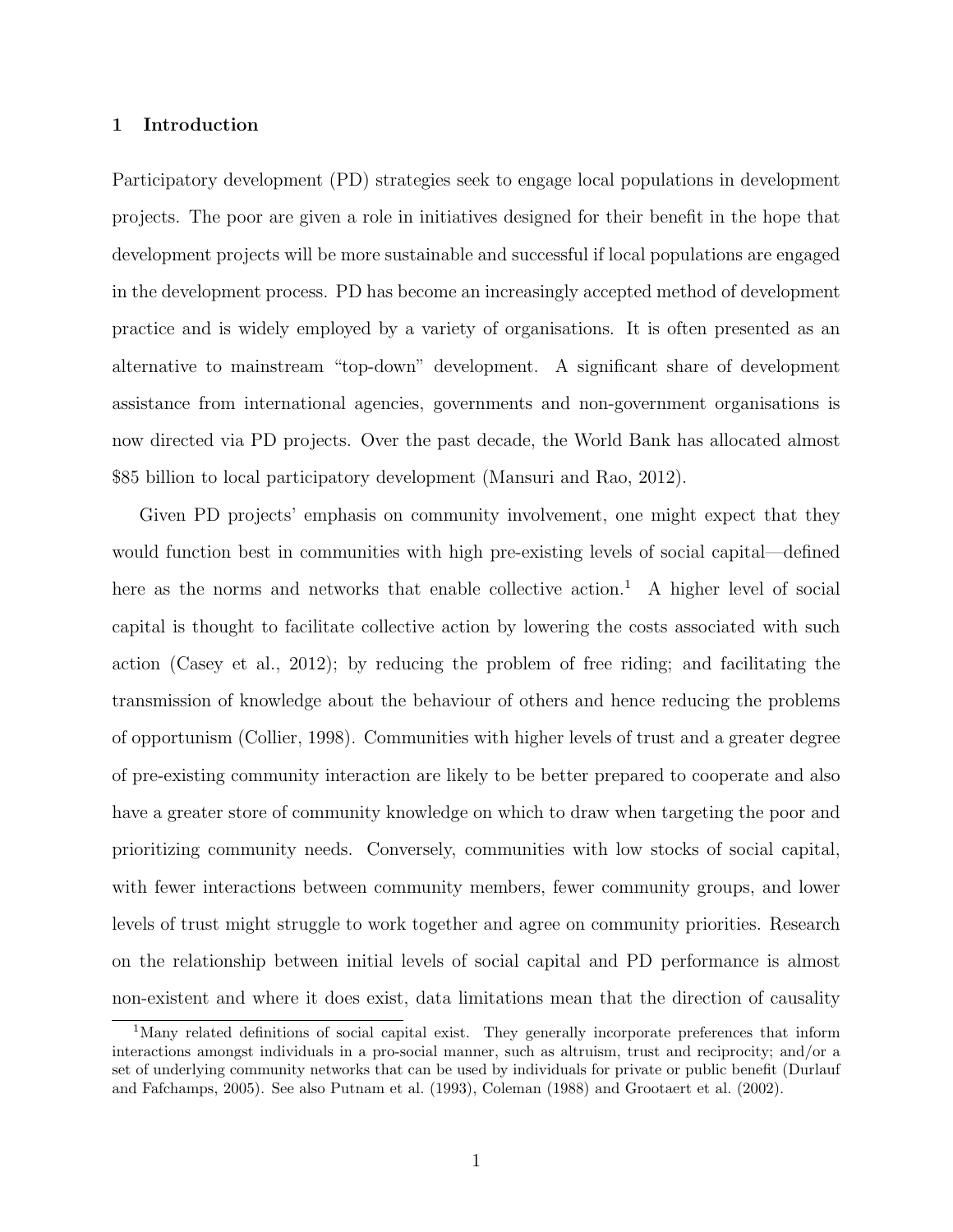is not clearly identified (see for example Isham and Kähkönen (1999, 2002); Pargal et al.  $(1999)$ ).<sup>2</sup>

In this paper we explore whether social capital enhances PD effectiveness in the context of a large scale randomised evaluation of a Community-Led Total Sanitation (CLTS) program in rural East Java, Indonesia. Data from a detailed social capital module allow us to construct social capital indices pre– and post–intervention (approximately two years apart). We find that high pre-existing levels of community participation are strongly positively associated with program outcomes, measured by the rate of toilet construction and open defecation, which in turn lead to improvements in child health. We present evidence consistent with higher community participation at baseline being associated with better project outcomes because communities with higher levels of pre-existing social capital are better able to apply social sanctions. In more close-knit communities, people are more likely to care about what their fellow community members say and think of them, making social sanctions more effective. In communities with low levels of baseline social capital (bottom 20%), fewer toilets were constructed than in control communities. These results are robust to the inclusion of a wide set of village controls.

In addition to seeking to improve living standards in poor communities, PD projects are often explicitly viewed as a vehicle for building social capital. By empowering communities and providing a reason and process by which community members can work together for a common goal, PD provides a potential mechanism for increasing community member interactions, forging relationships and building trust (Avdeenko and Gilligan, 2015).<sup>3</sup> In the long-run, gains in social capital might facilitate economic development and help to sustain

 $2$ Isham and Kähkönen (1999, 2002) use cross-sectional data from villages participating in communitybased water interventions in Indonesia; India and Sri Lanka, respectively, and find that higher levels of social capital are positively associated with greater household participation in the selection of the type of water infrastructure and construction monitoring, and that this can lead to greater health improvements. Pargal et al. (1999) find that social capital is positively associated with voluntary solid waste management systems arising in Dhaka, Bangladesh. Evidence from case studies is mixed (see Uphoff and Wijayaratna (2000)).

<sup>3</sup>Others argue that norms of social interactions only change slowly (Putnam et al., 1993; Bowles and Gintis, 2004) and are largely reflect relatively fixed characteristics of communities, such as ethnic heterogeneity or the distribution of wealth (Alesina and Ferrara, 2005).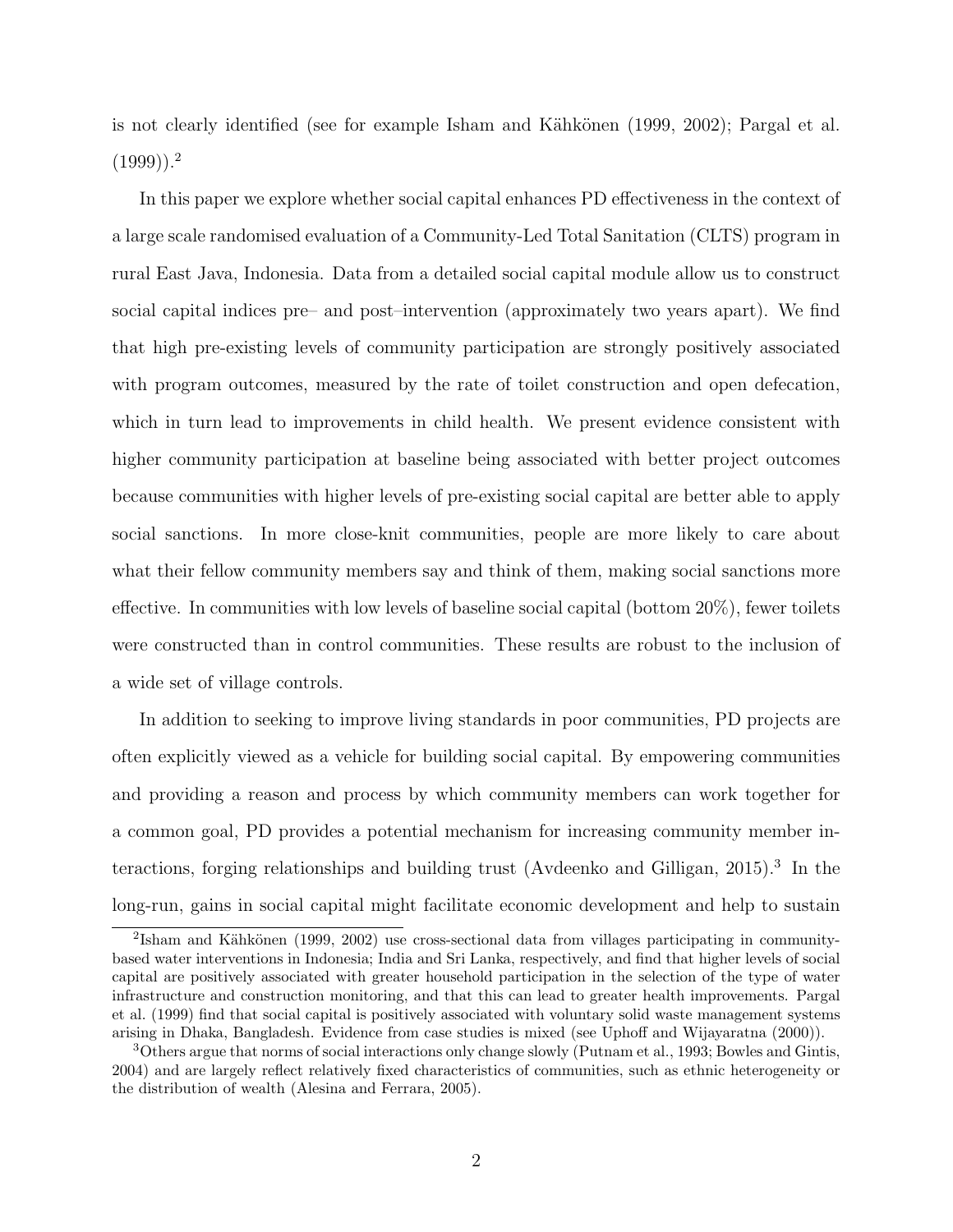program impacts (Dongier et al., 2003; Mansuri and Rao, 2004)). Again, however, the literature is relatively thin and produces mixed results. (For surveys see Wong (2012); Mansuri and Rao  $(2004, 2012).$ <sup>4</sup>

In the context of CLTS we find that the impact on social capital depends on the initial level of community participation. CLTS builds social capital in communities that are able to successfully harness the program because of their higher initial community participation. However, the program has a negative impact on social capital in communities with low initial community participation. Our results may explain why community driven development has not been successful in building social capital in post-conflict zones as levels of social capital may be low in such areas.

Understanding where PD works and where it does less well has important welfare consequences. We demonstrate that where CLTS led to decreases in open defecation, diarrhoea prevalence among young children was significantly reduced and there were height and weight gains. Utilizing such approaches in communities with the requisite social capital thus stands to significantly improve health outcomes. However, in communities that are not equipped to be able to rally the community to achieve the program's aims, PD can be detrimental. If participatory development approaches are to be used in low social capital settings, our results suggest more intense involvement of project facilitators and general project support may be warranted in villages with demonstrably low social capital.

The rest of the paper is organised as follows. Section 2 describes the intervention and the data. Section 3 describes the empirical strategy and results. Section 4 concludes.

<sup>4</sup>The evidence on relatively politically stable and conflict-free settings, similar to our study site, is mixed. The Jamaican Social Fund was found to increase trust and the capacity for collective action (Rao and Ibanez, 2005). The World Bank's Philippines Community Driven Development program had a negative impact on collective action, but a positive impact on trust, participation in village assemblies, and the willingness of households to contribute money for community activities (Labonne and Chase, 2011). Pradhan et al. (2010) find no impact of the Indonesia Urban Poverty Program (II) on community participation, organization membership, or participation in community-initiated activities in treatment communities. These studies all use matching methods to construct control groups. Findings for post-conflict zones uniformly find no impact of community driven development on non-project collective activities (see Casey et al. (2012); Humphreys et al. (2013); Barron (2010); Avdeenko and Gilligan (2015); Fearon et al. (2009) in the contexts of Sierra Leone; Democratic Republic of Congo; Aceh, Indonesia; Sudan; and Liberia respectively).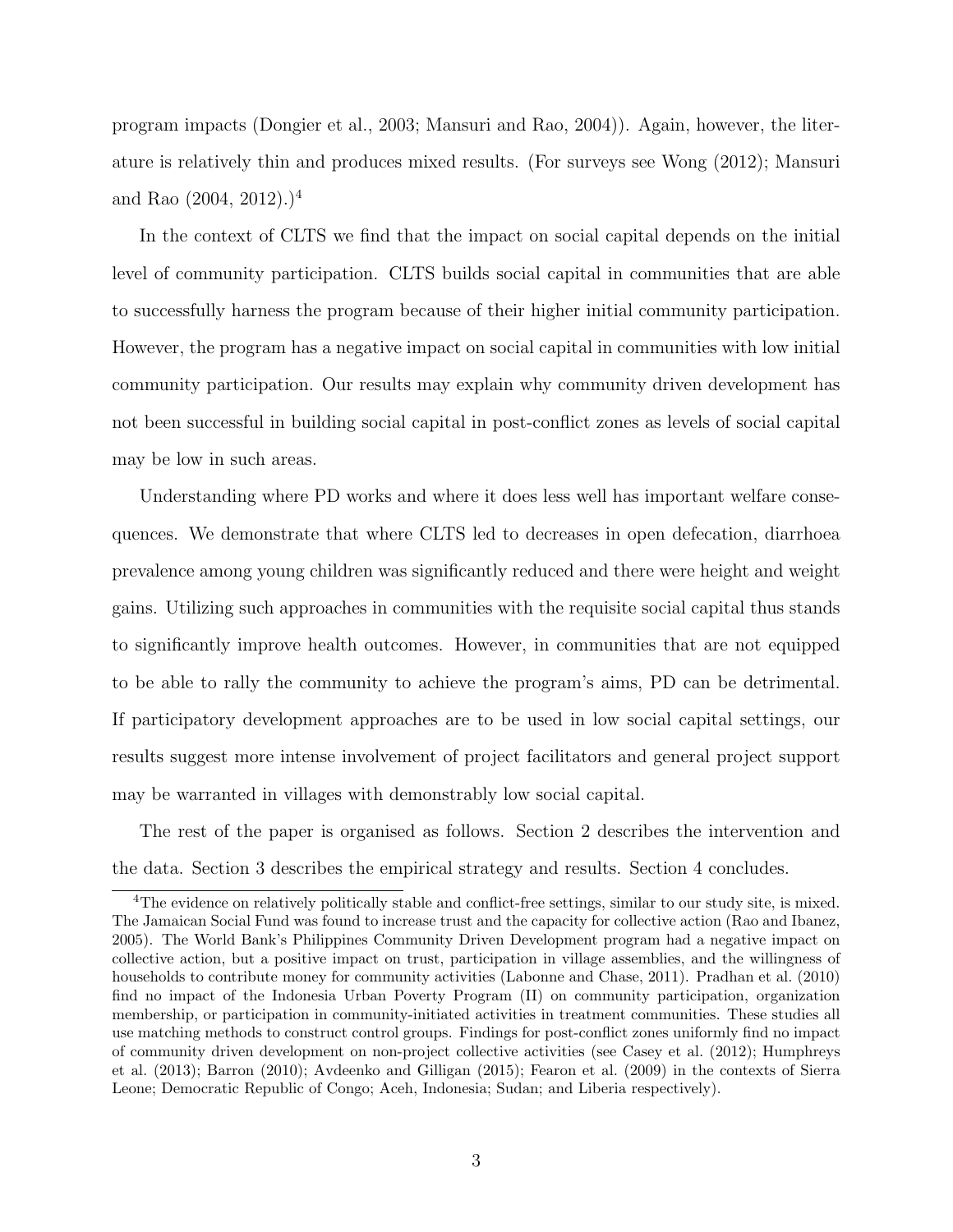#### 2 Background and Data

#### 2.1 Background on CLTS

Pioneered in Bangladesh in 1999, CLTS has now been widely implemented throughout Asia, Latin America, and Sub-Saharan Africa (Wells and Sijbesma, 2012). CLTS is a communityled approach that focuses on creating demand for sanitation, in contrast to the traditional approach of supplying sanitation hardware (Sah and Negussie, 2009). CLTS facilitators are sent to villages to initiate a community analysis of existing sanitation practices and a discussion of the negative health consequences of such practices. The community actively participates in the facilitated meeting and is then left to forge its own plan to improve village sanitation with only limited follow-up support and monitoring from the program. These discussions, or "triggerings" are held in public places and are open to all. They involve a "walk of shame," during which the facilitator helps people analyze how faecal contamination spreads from exposed excreta to their living environments and food and drinking water. A map of the village is drawn on the ground and villagers are asked to indicate where they live, where they defecate, and the routes they take there and back. This illustrates that everyone is ingesting small amounts of each other's faeces which is intended to lead to personal and collective decisions to improve community health by becoming an open defecation free (ODF) community. In contrast to other approaches that have been used widely in the past in Indonesia and elsewhere, no funding for infrastructure or subsidies of any kind is provided. ODF status is verified by local government agencies and community members.<sup>5</sup> CLTS has been found to increase the rate of toilet construction and decrease the prevalence of open defecation (Cameron et al., 2013; Gertler et al., 2015; Pattanayak et al., 2010; Patil et al., 2014; Hammer and Spears, 2013).

In the context of sanitation, social capital may enhance program effectiveness by low-

<sup>&</sup>lt;sup>5</sup>In Indonesia the program is called Total Sanitation and Sanitation Marketing (TSSM) or in Indonesian Sanitasi Total & Pemasaran Sanitasi (SToPS). It consists of a CLTS demand-side component and also a supply-side component which seeks to support the development of the local sanitation market. The supplyside component was however not well developed at the time of the evaluation (Cameron et al., 2013).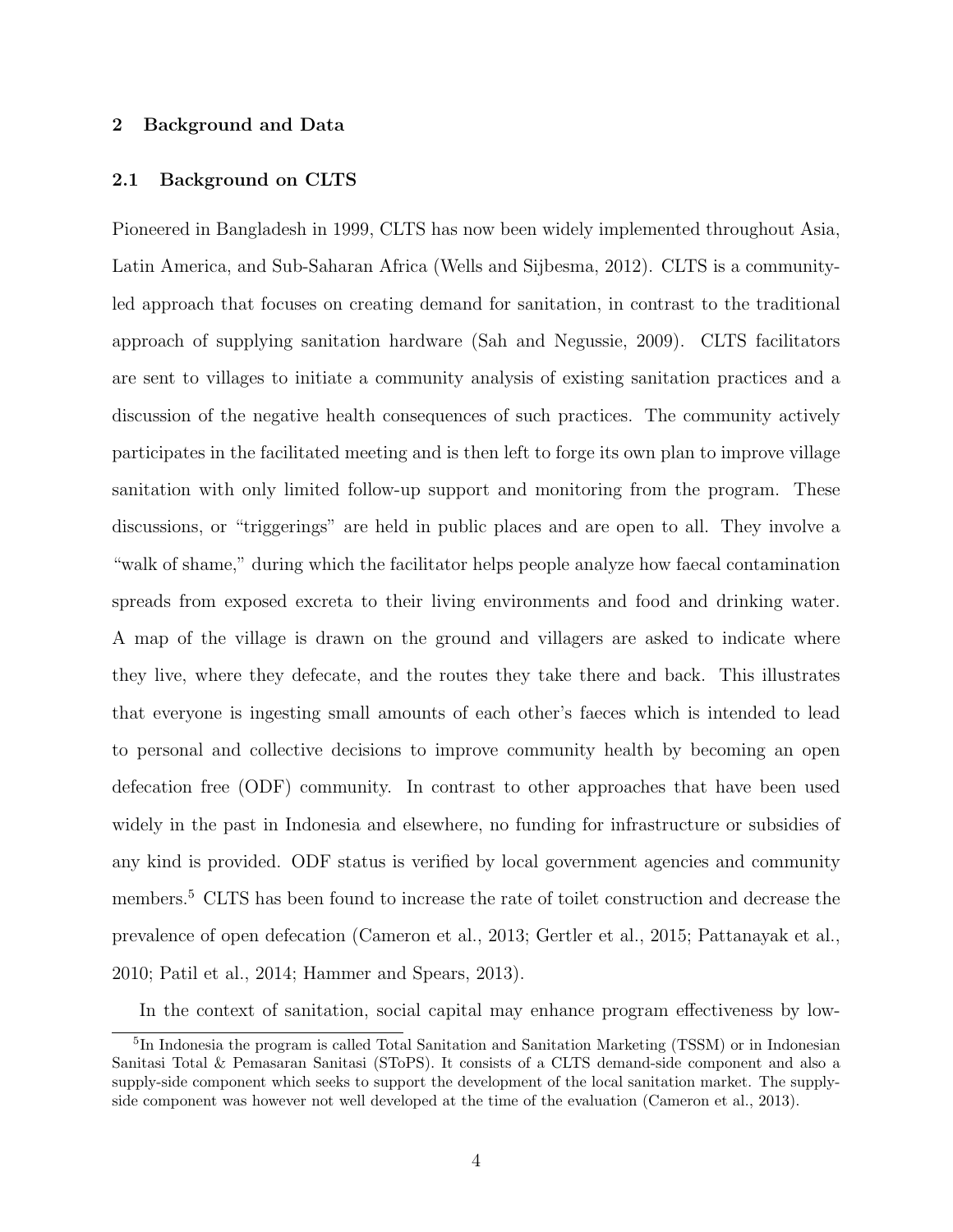ering the costs of collective action and by providing greater access to information on the community's needs. High levels of social capital within a community may also result in households internalizing the social benefit of the provision of private goods (Karlan, 2005). If a household builds a toilet and stops defecating in the village stream then other villagers benefit from this. If communities with higher levels of social capital internalise these social benefits more, they are likely to be more interested and willing to work together to improve the community's sanitation. Reports from fieldworkers suggest that the CLTS approach is particularly effective in settlements with a sense of community (Chambers, 2009).

#### 2.2 Data

CLTS in Indonesia was rolled out across rural areas in the province of East Java. East Java is Indonesia's second most populous province containing approximately 38 million residents. Eight of the 29 rural districts in East Java were involved in the original impact evaluation. In each district ten villages were randomly selected to participate in CLTS and ten were randomly selected to act as comparison villages. Randomization was stratified by subdistrict.<sup>6</sup>

Two waves of surveys were conducted. The baseline survey was conducted just prior to program implementation in August-September 2008. Within each village, approximately thirteen households were randomly selected to be surveyed.The endline data collection was conducted approximately 24 months later, between November 2010 and February 2011. The surveys collected a wide variety of information on the households including demographic information, a detailed sanitation module (including observations of household sanitation facilities), and a child health module (including anthropometric measurements). Given the interest in child health, surveyed households were required to have at least one child under the age of five at baseline and households with children under the age of two were prioritised. Community level demographic data and information on infrastructure was also collected.

 ${}^{6}$ For further detail on the randomization design and process see Cameron et al. (2013).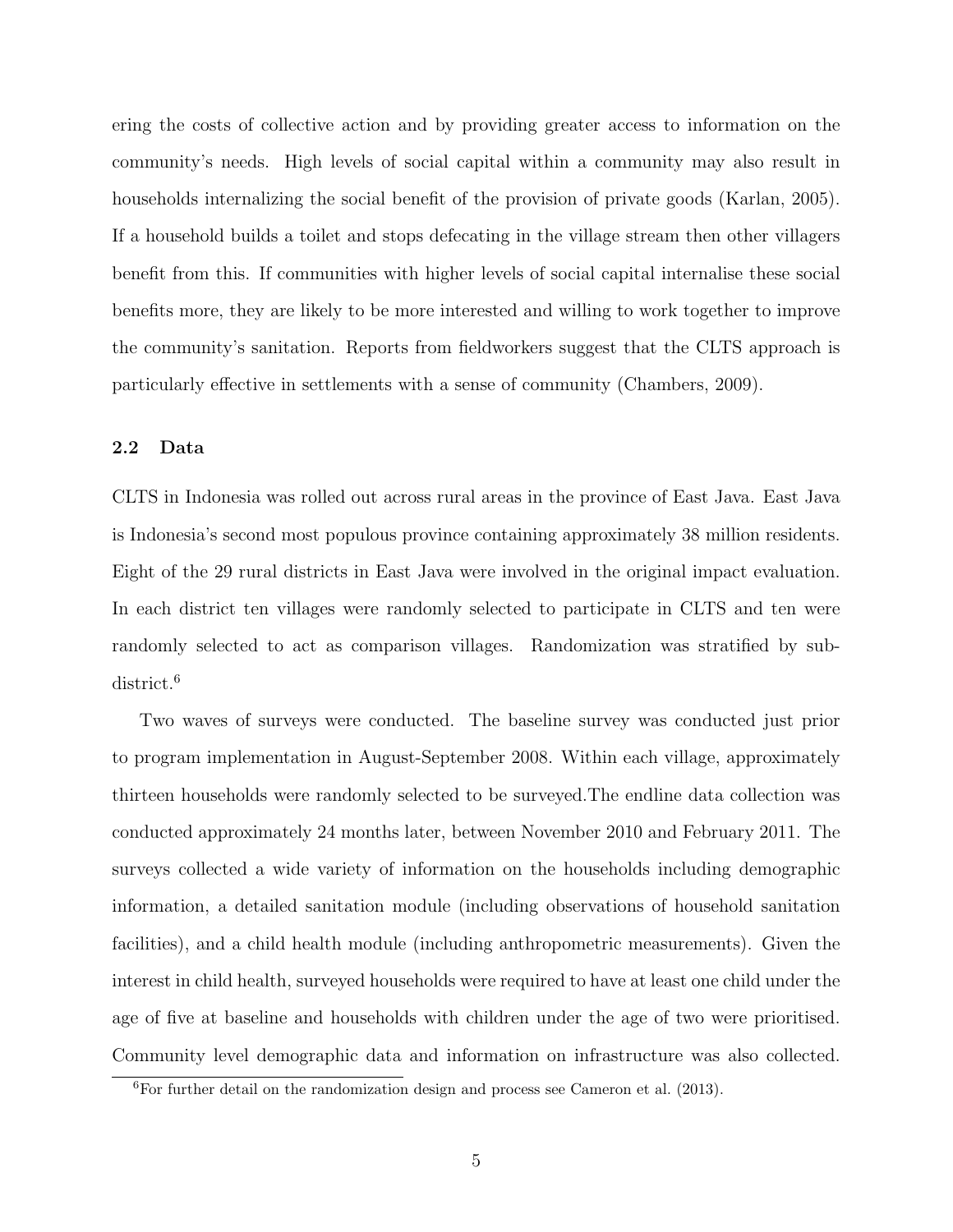In addition, and most importantly for this study, a social capital module was conducted. Budgetary considerations however restricted the social capital module to a randomly chosen six of these eight districts. Our sample thus consists of approximately 1600 households spread across 120 rural villages in six districts.<sup>7</sup>

#### 2.2.1 Constructing Social Capital Indices

Table 1 provides details of the social capital survey data collected at baseline and endline. It includes information on the extent of networks and participation; trust and cohesiveness; and crime and corruption. Given the large number of social capital variables in Table 1, there is the possibility of over rejection of the null hypothesis if we examine the impact of each variable separately, due to the problem of multiple inference (Anderson, 2008). We deal with this by constructing indices from groups of variables. This "mean effects index approach" reduces the effective number of tests by identifying in advance which outcome variables to group together in testing a hypothesis (see Kling et al. (2007)). The mean effects index for a hypothesis captures the average relationship between the variable of interest and the N different measures grouped in the index. An advantage of this approach is that each index represents a single test so the probability of a false rejection does not increase as additional outcomes are added to the summary index. Also, mean index tests are potentially more powerful than individual level tests—multiple outcomes that approach marginal significance may aggregate into a single index that attains statistical significance (O'Brien, 1984). We group the social capital variables into the three major categories discussed above; those reflecting 1) community networks and participation; 2) trust and social cohesion; and 3) crime and corruption. Table 1 shows which variables fall under which index. We construct the indices at both baseline and endline.

<sup>7</sup>These six districts are spread across East Java, and include Blitar, Bonodowoso, Jombang, Ngawi, Probolinggo, and Situbondo. For a more in-depth description of the geographic context, see Cameron and Shah (2015).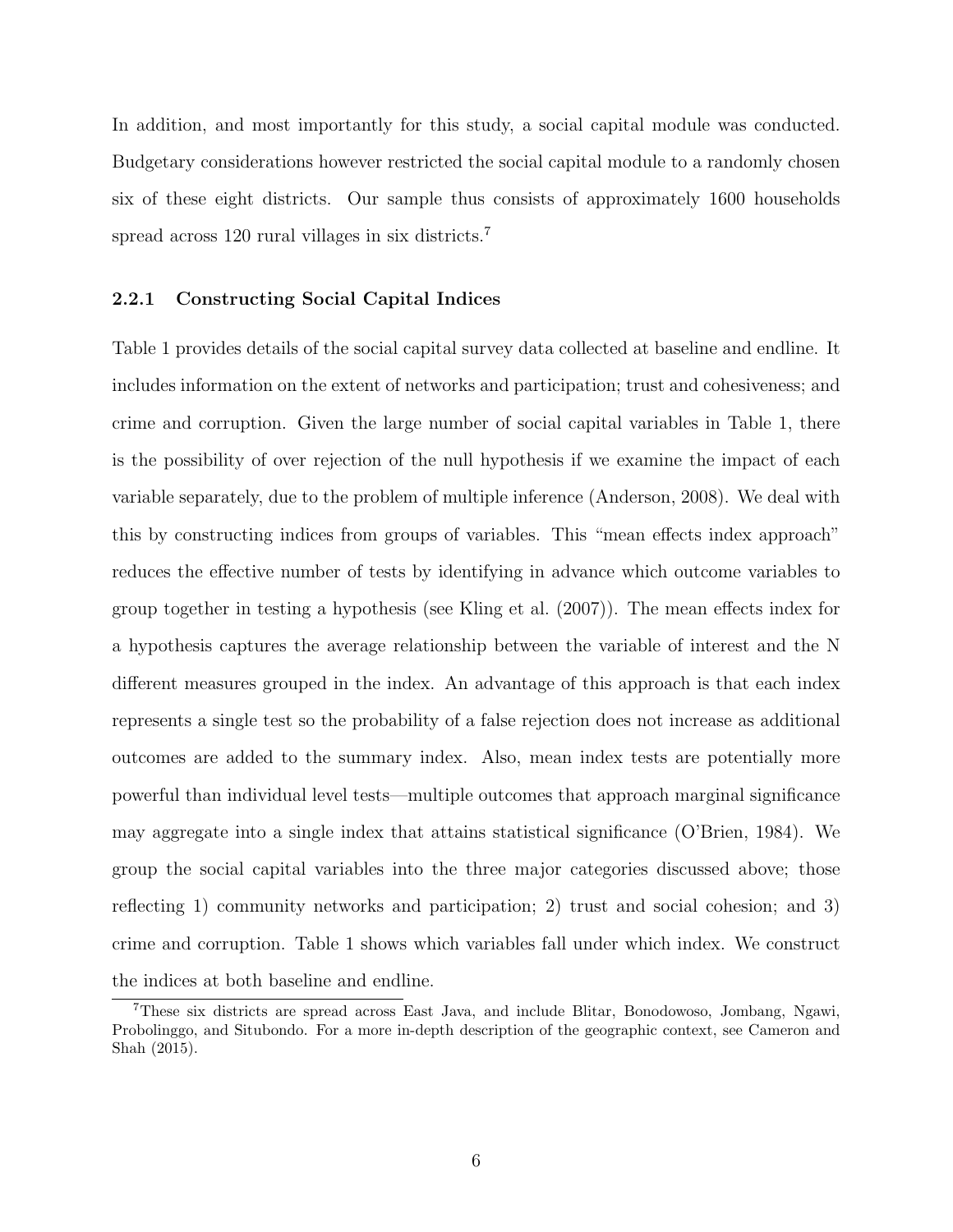Participation and Networks Information about the existence of local civic organizations and respondents' involvement in these groups was collected. At baseline respondents were asked about religious groups, women's groups and rotating saving (arisan) groups. At endline this was expanded to include water and sanitation groups, community work, neighbourhood watch, rubbish management, and loan and savings groups. The surveys also asked respondents about the number of close friends that the respondent has in the community, along with whether there is any friend in the community that the respondent can go to if she/he needs to borrow money.

Trust and Cohesion The baseline and endline surveys also collected information on the level of trust and community cohesion within the community. Questions include whether money would be returned if accidentally dropped; willingness of the respondent to help community members in need; extent of trust across different ethnicities; willingness to leave a child with a neighbour; whether villagers ever meet and work together to improve the village; and whether villagers contribute sufficiently to public activities.

Crime and Corruption Information was collected at both baseline and endline on whether any member of the household had been a victim of crime (violent and non-violent crime). At endline, a question on the perception of community safety was added. Respondents were also asked whether people in the community need to pay to obtain services more quickly and whether village officials misappropriate money for their own purposes.

In constructing the mean effects index for each category, we follow the procedures used in Kling et al. (2007) and Casey et al. (2012). That is, we orient each outcome such that higher values indicate better outcomes; standardise outcomes into comparable units by translating each into standard deviation units (subtracting the mean and dividing by the standard deviation in the control group); and compile a summary index that gives equal weight to each individual outcome component. We use social capital indices calculated at the level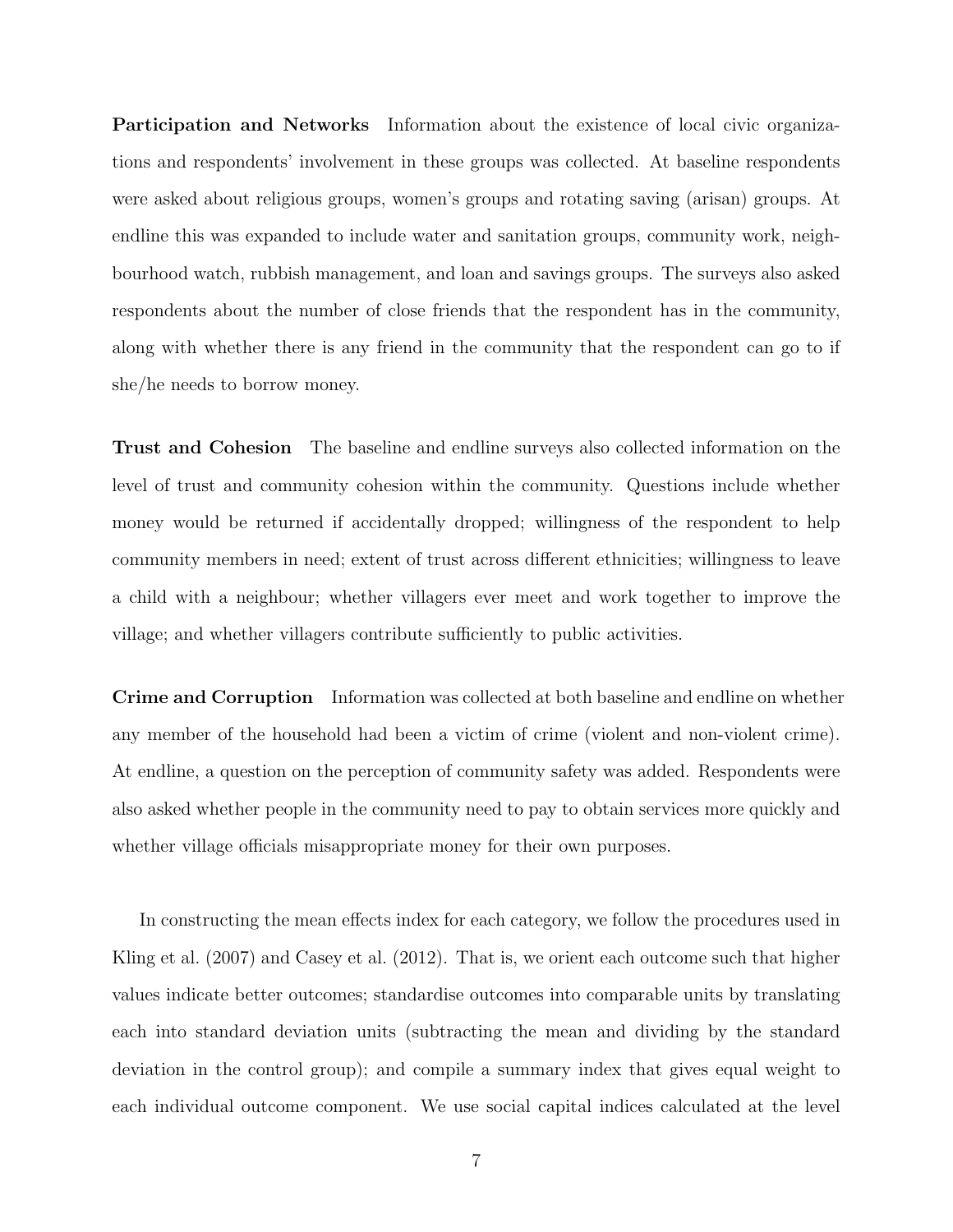of the household and at the village level. The village level indices are calculated from the village averages of the corresponding variables. Only if an index as a whole is found to be significantly related to the variable of interest will we then examine the underlying contributors to that index.

#### 2.2.2 Balance

Table 2 shows that our social capital measures are balanced between treatment and control. There are no significant differences in any of the individual social capital variables, nor in the aggregated social capital indices at the household and village levels. This is true across the entire sample and also within the subsample of households who do not have sanitation at baseline (since we estimate some regressions below only for this sub-sample). Table A1 in the appendix additionally shows that access to sanitation, improved water sources and sanitation behaviour (hand-washing) is balanced at baseline. Cameron and Shah (2010) present tests of balance across treatment and control communities for an even wider array of baseline variables. There are no significant differences in most demographic and socioeconomic characteristics between treatment and control groups.

#### 3 Empirical Strategy and Results

#### 3.1 Effect of Social Capital on Program Effectiveness

To examine the impact of social capital on the success or otherwise of the sanitation program we regress the primary outcome measure (toilet construction between baseline and endline) on a treatment dummy and an interaction between treatment and an index of community social capital at baseline.<sup>8</sup> We estimate the following equation:

$$
Y_{ij} = \alpha + \beta_1 T_j + \beta_2 T_j * SC_{j[BL]} + \beta_3 SC_{j[BL]} + \gamma X_{ij} + \delta_K + \epsilon_{ij}
$$
\n(1)

<sup>&</sup>lt;sup>8</sup>Households report whether they had a toilet. This report is verified at the end of the interview by an inspection of the household's sanitation facilities. We prefer this outcome measure to self-reported open defecation as the latter may suffer from reporting bias. We nevertheless also examine open defecation below.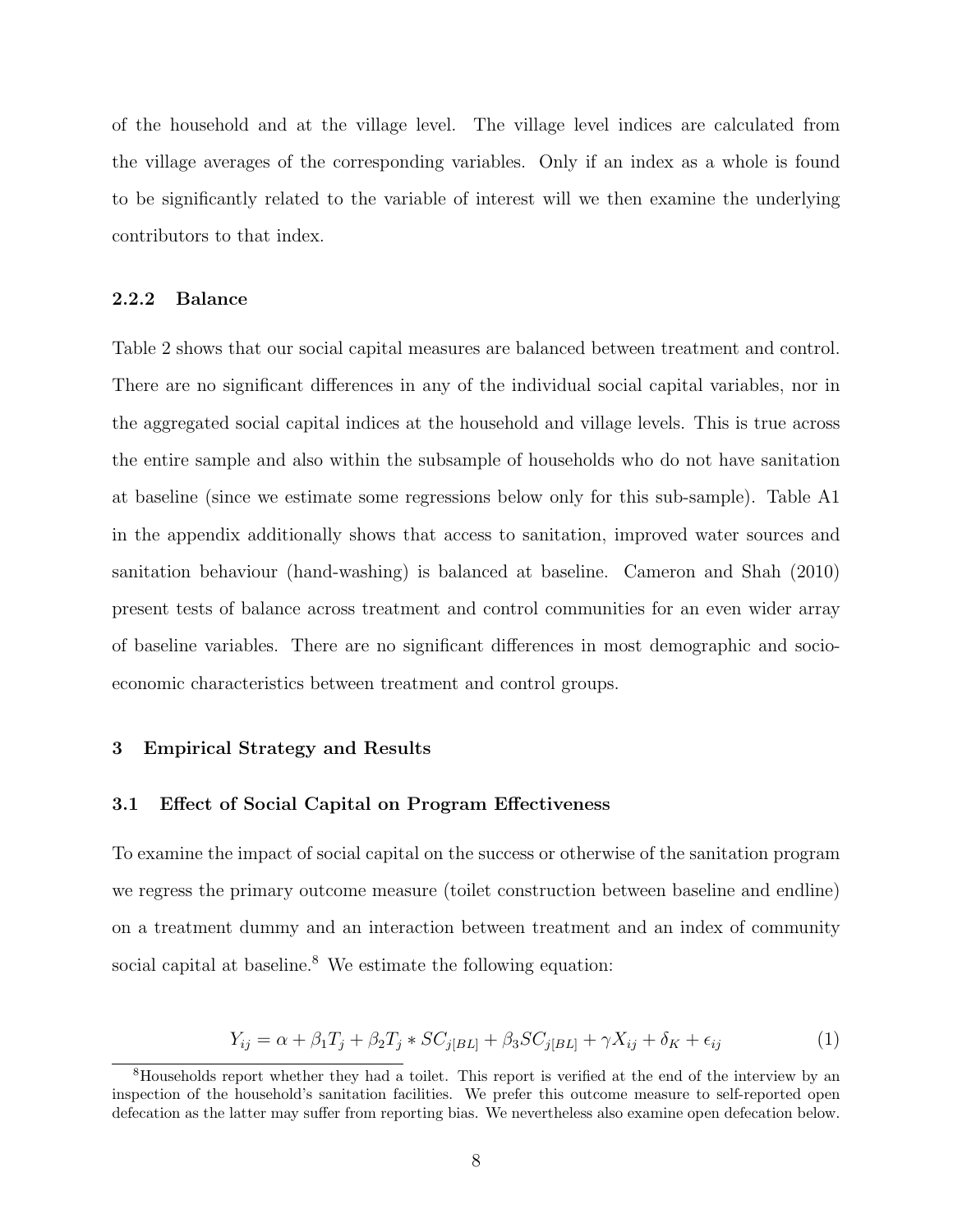where  $Y_{ij}$  is the outcome measure for household i in village j (a variable that equals one if the household constructed a toilet between baseline and endline, and 0 otherwise);  $T_j$  is the treatment dummy, which equals 1 for households in the treatment group, and 0 otherwise;  $SC_{j[BL]}$  is the measure of baseline village social capital, and  $T_j * SC_{j[BL]}$  is an interaction term between the treatment status of the village and baseline social capital.  $\delta_K$  is a set of sub-district (kecamatan) dummy variables which are included because the randomization was conducted at this level. In some specifications, we also include a vector of household and village characteristics  $(X_{ij})$  as additional right-hand side controls.  $\epsilon_{ij}$  is the error term that is correlated within villages. All specifications allow for village-level clustering of the standard errors. We estimate this equation for households that had no private sanitation at baseline as these are the households which can improve their sanitation in response to the program.  $\beta_2$  is the main parameter of interest. A positive and statistically significant value will indicate that treatment was more effective in communities with a higher level of social capital.

Baseline social capital is not randomly assigned, so it is possible that it is correlated with, and proxying for, other unobservable (or observable) characteristics of the villages that also affect program effectiveness. All specifications control for sub-district fixed effects so we are effectively comparing villages within the same sub-district, however it is still possible that treatment villages differ in ways, correlated with social capital, that affect program effectiveness. To assess the likelihood of this, in some specifications we include an additional array of village level controls. These include the land area of the village; the percentage of households that are farmers; the average educational status of household heads; the gini coefficient of per capita income in the village; whether there is a medical facility or secondary school within 5 kms of the village; the percentage of households in the village with no sanitation at baseline; and whether a river flows through the village. We examine the sensitivity of our results to adding these controls.

It also remains possible that it is the social capital of individual households that drives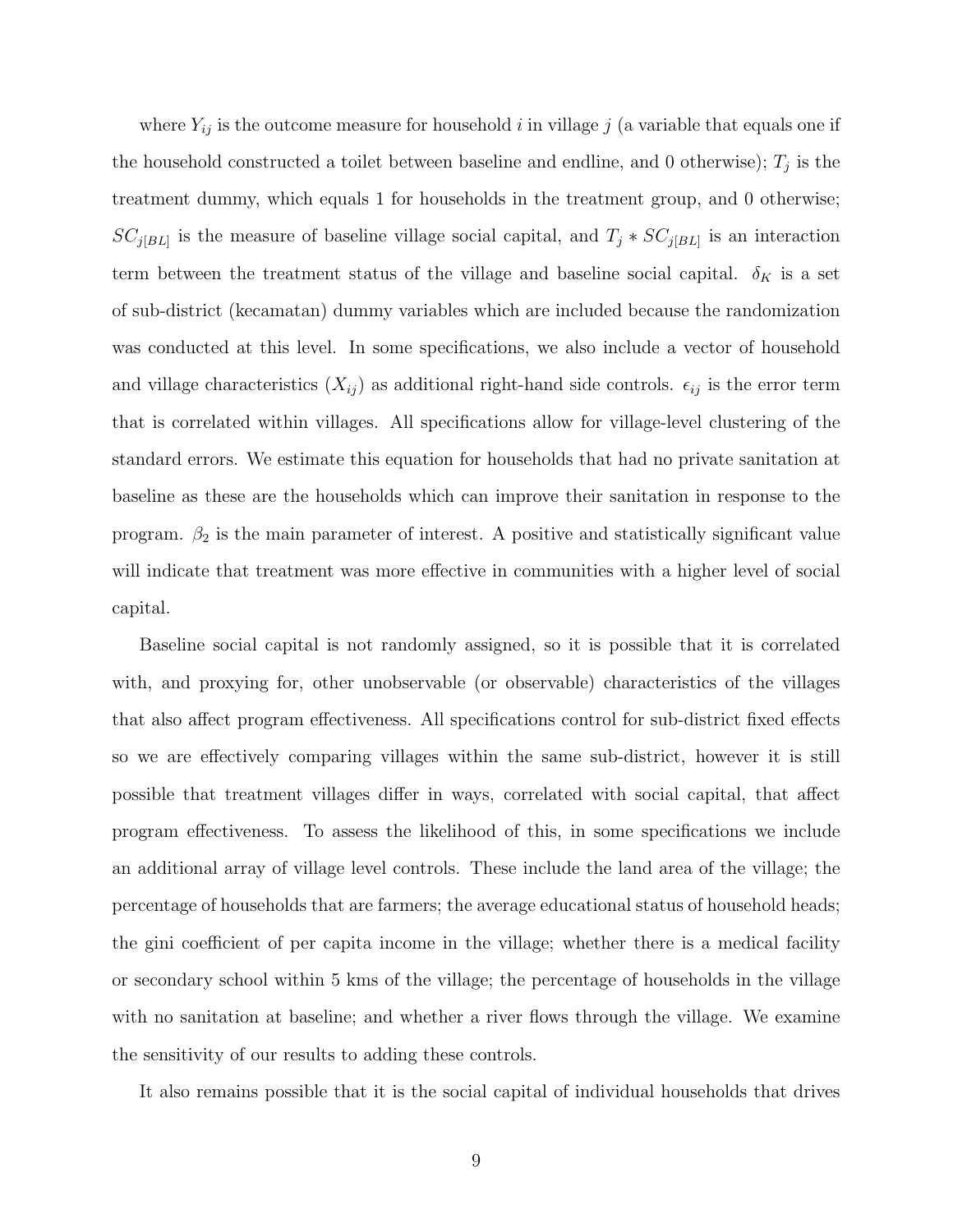toilet construction rather than the level of social capital within the village. For example, it may be that better connected households are more likely to build a toilet, rather than it being households in villages with closer connections on average that are more likely to build. To examine this possibility we examine the impact of adding a household index of social capital (calculated in the same way as the village level variables but using the household variables instead of village averages), and also interact household social capital with treatment.

The estimation results from equation (1) are reported in Table 3. Panel A reports the results for the overall social capital index while Panels B, C and D examine the role of participation, trust, and crime/corruption separately. In columns 1 and 2, we do not include any controls except for sub-district fixed effects. In column 3 we include a standard set of household controls (the number of adults and children in the household, the household head's age, educational attainment, per capita household income and dwelling characteristics) and community controls (the community population, the percentage of the community which is Muslim, whether there is a paved road to the nearest city, whether there is more than one ethnic group in the community and whether there is TV access within the village).

Table 3 shows that treatment did improve sanitation. The first column in Panel A shows the results from regressing toilet construction on a treatment dummy and sub-district fixed effects. It shows that households that did not have sanitation at baseline and were in treatment villages were approximately 6 percentage points more likely to build a toilet between baseline and endline than similar households in control villages. This is a 100% increase in the rate of toilet construction relative to control villages (the mean in control villages is  $6.0\%$ ).<sup>9</sup>

Column 2 adds a measure of baseline social capital and its interaction with treatment,  $T_j * SC_{j[BL]}$ . The social capital measure used in Panel A is constructed from all the social capital variables. That is, it encompasses the extent of networks in the community, trust

 $9$ These point estimates differ from those reported in Cameron et al. (2013) because here we only use data from the six districts in which the social capital module was conducted. Program impact is greater in these six districts than across all eight original districts (6 percentage points versus 3.7 percentage points).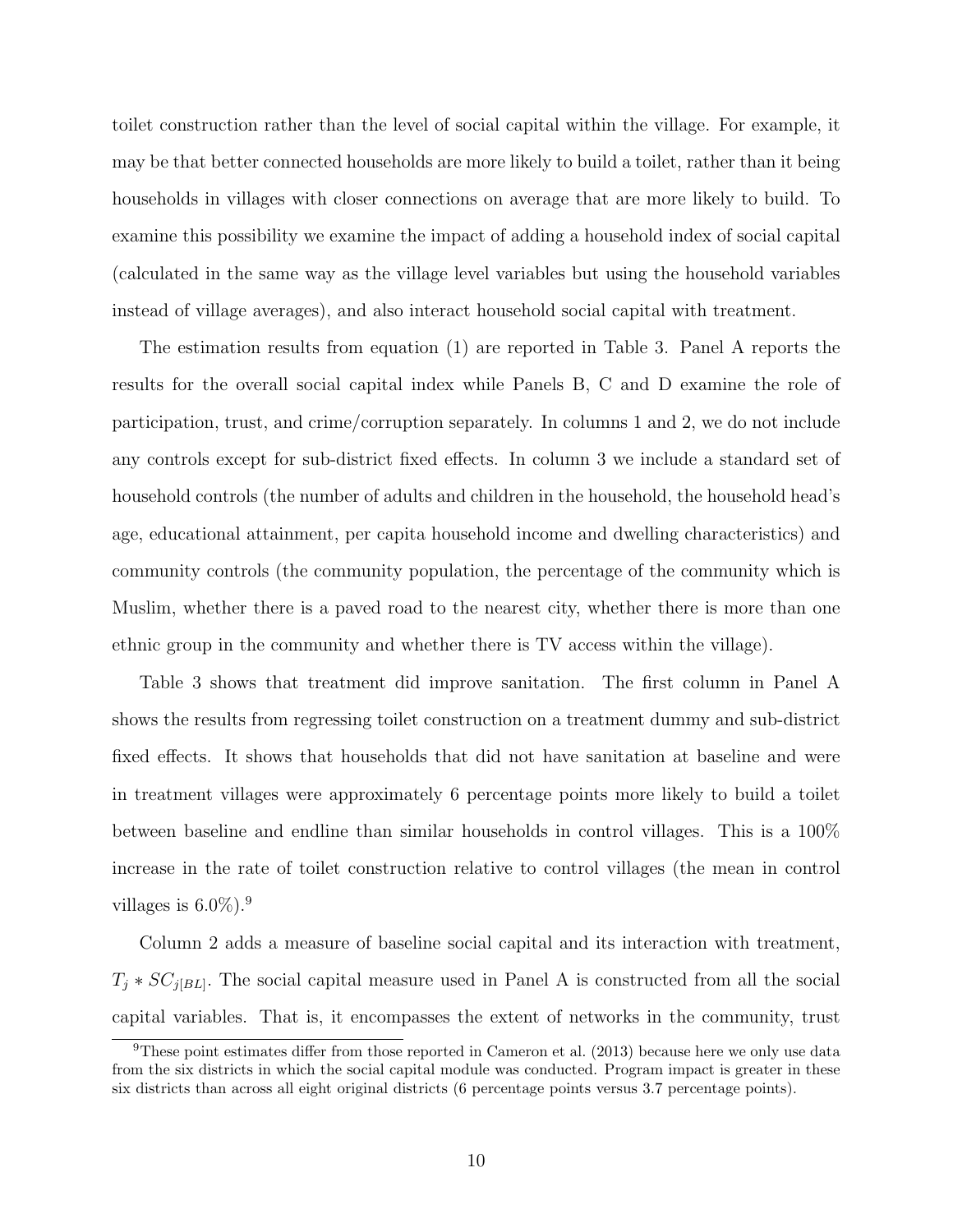and social cohesion and crime and corruption. Baseline social capital is not associated with better sanitation outcomes per se, though the coefficient is positive, but it is associated with better outcomes in treatment villages. A one standard deviation increase in the baseline social capital index is associated with approximately a 5 percentage point (88%) increase in the probability that a household built a toilet (significant at the 5% level). This is a large increase and signifies substantial variation in program success dependent on the initial level of social capital. Column 3 includes household and community controls, and the coefficient becomes slightly smaller though not significantly so.

In column 4, when we add the additional village controls, the coefficient on the interaction between treatment and baseline social capital is very similar in value to that in Column 2. That the inclusion of additional observable control variables does not significantly change the estimated coefficients for the variable of interest, suggests it is unlikely that the estimates are biased due to omitted and possibly unobservable variables (Altonji et al., 2005). In column 5 we include the interaction of household social capital and treatment. There is no evidence that household social capital is positively associated with toilet construction. Rather, it seems that residing in a community where social capital is strong increases the probability of building a toilet as a result of the program, regardless of the household's level of social capital.<sup>10</sup>

Panels B, C and D of Table 3 examine the role of participation in networks, trust and cohesion, and crime/corruption separately. The positive impact on CLTS outcomes is being driven by the extent of networks and community participation within villages. In Panel B one can see that the coefficient on the interaction between treatment and the village participation index is strongly significant and positive. Hence, active participation by households in village community groups prior to the program is associated with more toilets being built in these villages. In contrast, the interaction between treatment and social capital is not significant

<sup>10</sup>These results are also robust to including interactions of the village level controls with treatment (results available upon request). Table A2 in the appendix examines the relationship between baseline social capital and all of the village characteristics. Once controls for sub-district fixed effects are included, only village population is significantly (negatively) and meaningfully correlated with social capital.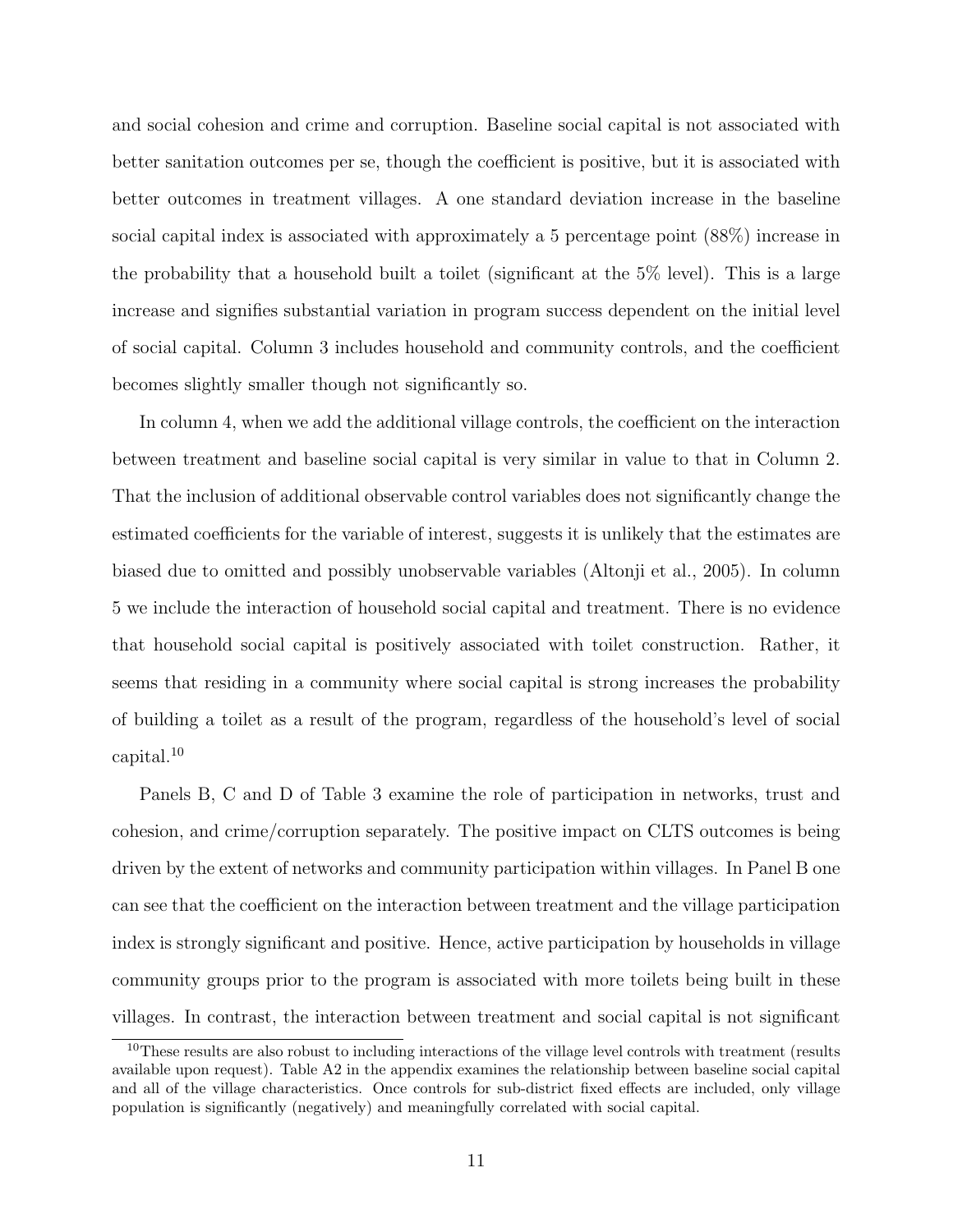for the trust measure and the crime/corruption measure.<sup>11</sup>

#### 3.2 Open Defecation and Health Improvements

Whether toilets are constructed is ultimately of concern only if these efforts are associated with health improvements. By working with communities to find sanitation solutions, CLTS seeks to improve community health, particularly child health. Child health stands to improve if toilet construction leads to decreases in open defecation and hence a reduction in faecal contamination in the village. We construct an index of open defecation behaviour from household reports of such behaviour. The respondent was asked whether men in the household defecate in the open daily; occasionally/seasonally; or never. The same question is asked about adult female household members and children under 5. To construct the open defecation index we assign a value of 0 to reports of never defecating in the open, 5 to occasional/seasonal open defecation and 10 to daily open defecation. We then add up the values for men, women and children and divide by 30 to create an index that lies in the range of 0 to 1 where 1 implies all men, women, and children in the household open defecate daily.

We re-estimate Equation (1) and report the same results from Panels A and B of Table 3 but with open defecation as the dependent variable in Table 4. The results for open defecation are similar to the toilet construction results.<sup>12</sup> Table 4 shows that treatment reduced open defecation by approximately 8 percentage points (or 9 percent). Open defecation decreases even more in communities with higher social capital. Similar to Table 3, the social capital results are being driven by the participation index. For a one standard deviation increase in village participation social capital at baseline, open defecation decreases by an additional 9

<sup>&</sup>lt;sup>11</sup>Table A3 in the appendix looks within this participation index to investigate which types of groups matter. All elements of the index are found to be positively associated with greater toilet construction in treatment villages, except for the number of close friends one has in the village. The results for participation in religious groups, arisan groups and having someone to borrow money from are statistically significant. Note that having someone to borrow money from captures both the positive effect of networks and that the ability to borrow makes it more feasible to build a toilet. Cameron et al. (2013) and Guiteras et al. (2015) show that credit constraints are a barrier to toilet construction for poor households.

 $12$ The results for Panels C and D are qualitatively similar as well to Table 3.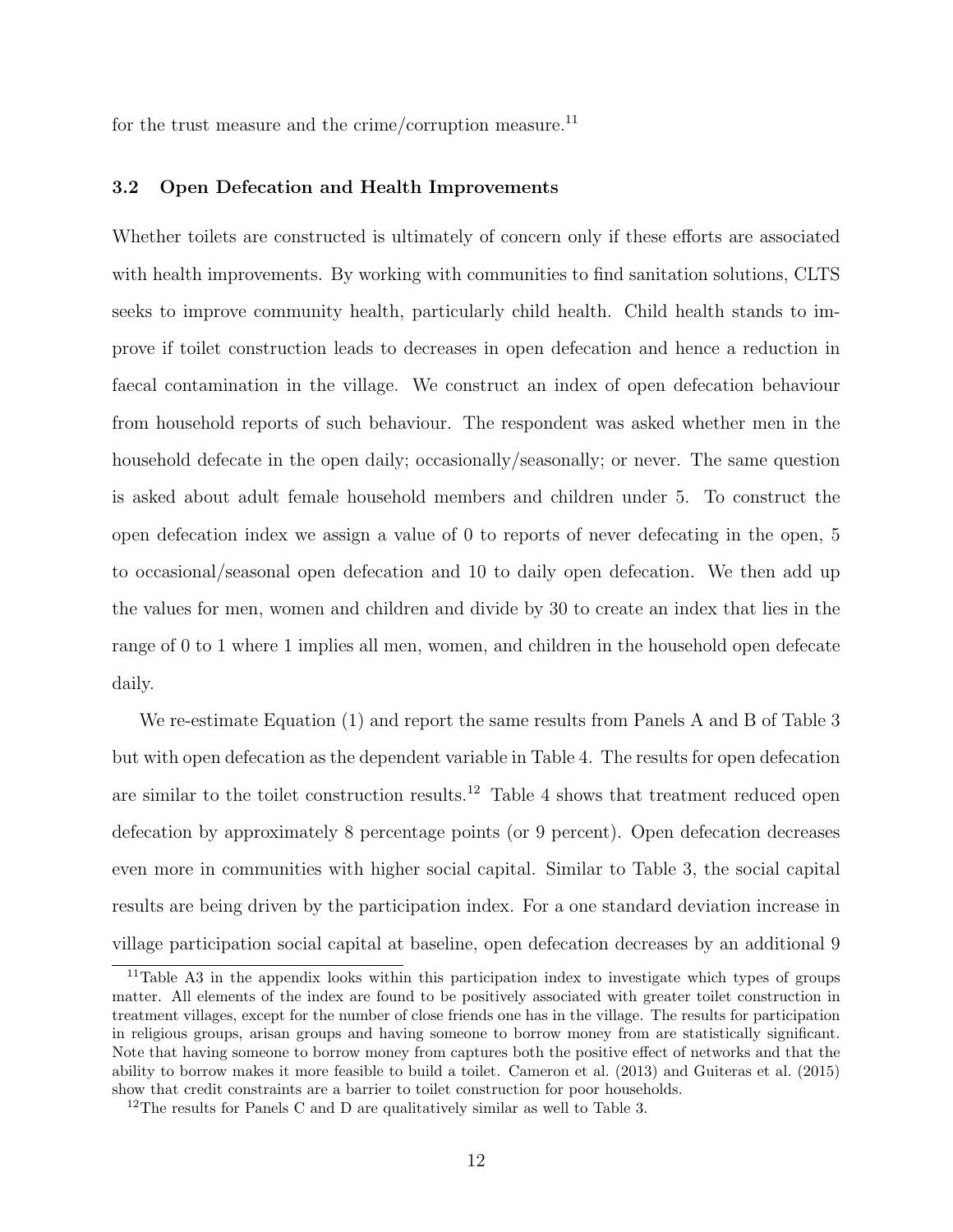percentage points in treatment villages which is about a 10 percent decrease.

Table 5 examines the impact of open defecation on child health outcomes. As open defecation is likely correlated with unobservables which also impact health outcomes, we employ 2SLS estimation. Our instruments for open defecation are the randomised treatment assignment status of the village, and interactions of assignment status with the baseline village participation index, and the baseline level of in-home sanitation coverage in the village.<sup>13</sup> The dependent variables of interest are diarrhoea prevalence in the 7 days prior to the survey, weight for age z-scores and height for age z-scores for children aged 0-3 at baseline. We also include fixed effects for child age and gender, we control for baseline levels of the health outcome, and in some specifications include the standard set of household and community controls used in the previous estimations.<sup>14</sup>

Table 5 shows the impact of village open defecation on the child health outcomes. Columns 1, 4, and 7 report the reduced form OLS estimates, Columns 2, 5, and 8 report the IV estimates without controls and Columns 3, 6, and 9 report the IV estimates with controls. Sample sizes increase as some households have more than one child under 5. The table indicates that decreasing open defecation significantly improves health outcomes. A one standard deviation increase in the open defecation index reduces diarrhoea prevalence by 3 percentage points or 0.17 standard deviations. The same decrease in open defecation is associated with a 0.26 standard deviation increase in the weight z-score and a 0.23 standard deviation increase in the height z-score. Thus the program stands to make significant contributions to human welfare in high community participation settings.

<sup>&</sup>lt;sup>13</sup>Reductions in open defecation are the most obvious route via which the program leads to health impacts. The program could also potentially operate via increased handwashing, though handwashing is not the main focus of the facilitation sessions. Analysis of the data shows no significant treatment impacts on handwashing behaviour.

<sup>&</sup>lt;sup>14</sup>We instrument for the village open defecation index (which is the average of the household defection index for all households in the village) because all of the instruments are at the village level. Using the household open defecation index yields similar results (available upon request).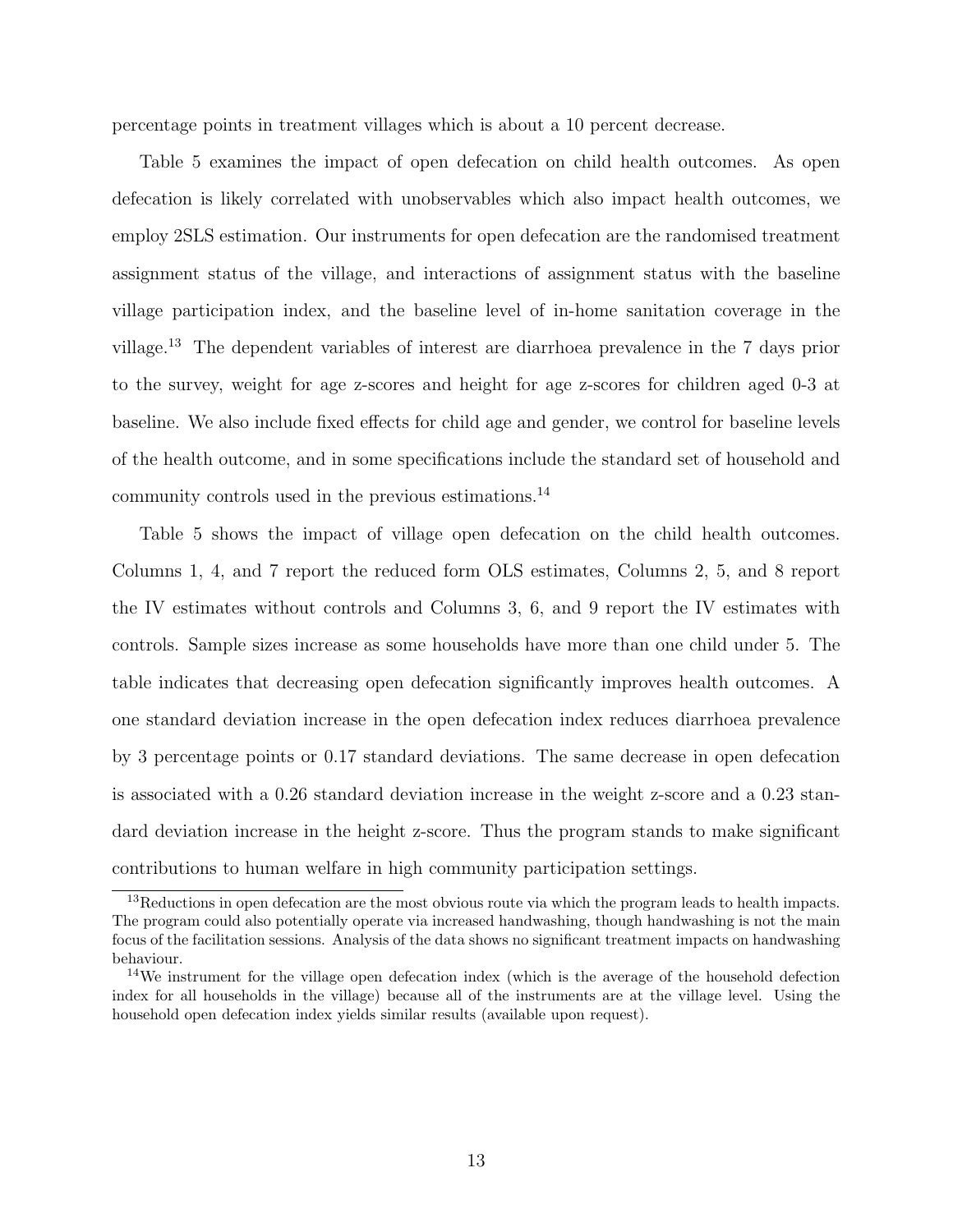#### 3.2.1 Mechanisms: What drives the participation result?

Table 6 explores the mechanisms behind the finding that greater participation in community groups prior to the program is associated with better program outcomes in treatment villages. We examine three hypotheses behind this result.

First, a more active community may mean a better informed community as members know each other better and exchange information when they meet. We test this hypothesis by examining whether villages with higher levels of baseline participation have greater information flows at endline. We construct an index of information shared within the community at endline from variables reflecting whether the household reported that they knew about the triggering event; learnt about sanitation construction from other community members; and increases in knowledge about the causes of diarrhoea between baseline and endline.

Second, in more active communities, people may be more willing to be actively involved and share resources as a result of knowing each other better. In the CLTS context this may result in being more likely to attend the triggering event and more shared and public toilets being built. To test this hypothesis we construct an index from these two variables and examine its relationship with the baseline village participation index.

Lastly, the final mechanism we examine is whether social sanctions play a greater role in encouraging households to build toilets in more active communities. If household members know their community better, they may be more concerned about what other community members think of them. We construct an index of sanctions from reports on a scale of 1 (strongly agree) to 5 (strongly disagree) on whether building a toilet reduces the likelihood of being a target of gossip; whether those who defecate in the open will not be accepted by the community; and whether the community imposes social sanctions on those who defecate in the open.

Table 6 reports the results of regressing each index (at endline) on the village participation index (at baseline). It shows that villages with higher levels of social capital at baseline are more likely to impose sanctions, consistent with these communities being more able to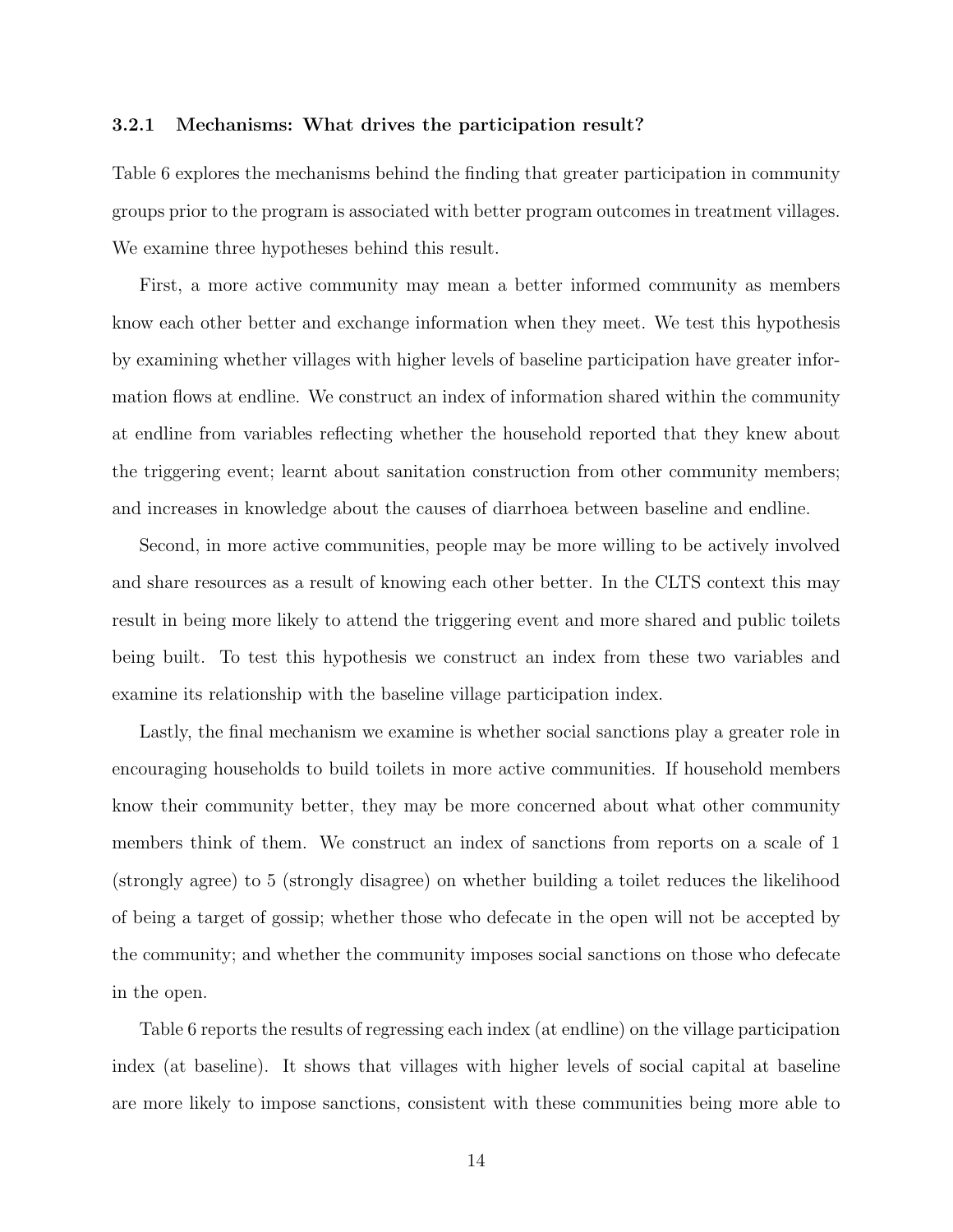regulate behaviour by the use of social opprobria. The results in Column 1 and 2 do not support the thesis that higher baseline participation is associated with greater information, CLTS participation and shared/public toilet construction.<sup>15</sup>

To further examine the role of social pressure/sanctions in villages we examine the impact of the share of one's friends having a toilet on the decision to build a toilet. Table A4 reports the results. Whether friends have toilets is not associated with toilet construction in control villages, regardless of the extent of participation in community groups. In treatment villages having more friends with a toilet increases the probability of building a toilet and this effect is stronger in treatment villages that have higher rates of community participation. This is consistent with the "shaming" and peer-pressure that is part of CLTS being more effective in villages where people know each other better. In participatory development programs more generally, the ability to shame and apply social sanctions is likely to be important as it provides a stick with which to punish anti-social behaviour.

Figure 1 is a graphical representation of the estimated relationship between baseline community participation and toilet construction in treatment and control villages (using estimates from Table 3, Panel B, Column 4). It shows that in communities with higher levels of social capital, the probability of building a toilet increases. However, in communities with low levels of social capital (bottom 20% of the distribution) fewer toilets are constructed in treatment villages than in control villages. In the data, 11 percent of households constructed toilets in these low social capital treatment communities compared to 17 percent in similar control communities. This is consistent with community pressure to build toilets having adverse consequences in villages with low levels of community interaction. That is, in villages where people have less to do with one another, social sanctions and pressure may lead people to react against the message of the program. Intuitively this seems plausible as it is well-documented that people will often react against messages if they perceive that their behavioural freedom is threatened, termed "psychological reactance" (Brehm and Brehm,

<sup>&</sup>lt;sup>15</sup>We also directly examined the construction of public and shared toilets. More active communities do not build more public and shared toilets.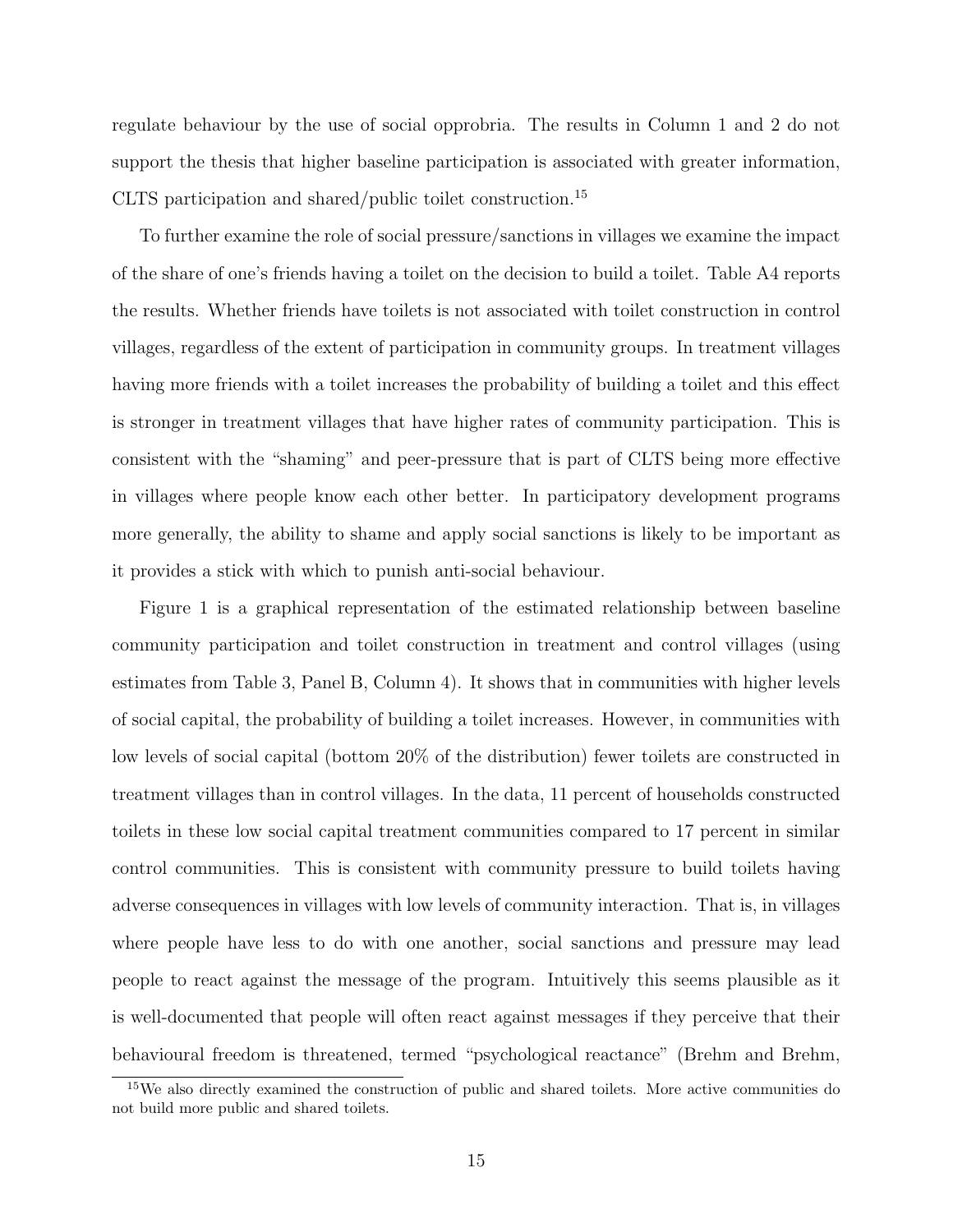1981). The results constitute a caution about using PD approaches in low social capital settings. In summary, PD programs stand to make significant contributions to human welfare in high community participation settings but could equally have negative welfare implications if implemented in communities without the requisite social capital.

#### 3.3 Effect of CLTS Treatment on Social Capital

Finally, we examine the impact of the program on social capital. We estimate the 'intention to treat' (ITT) program impact using the following regression equation:

$$
SC_{ij} = \alpha + \beta_1 T_j + \beta_2 SC_{ij|BL|} + \gamma X_{ij} + \delta_K + \epsilon_{ij}
$$
\n<sup>(2)</sup>

where  $SC_{ij}$  is now the social capital measure for household i in village j at endline; and the other variables are as described above. All specifications allow for village-level clustering of the standard errors.  $\beta_1$  is the parameter of interest and represents the effect of treatment on the various social capital indices.

Table 7 presents the results of estimating equation (2) for each of our social capital indices. Odd numbered columns present the regressions with no controls, even numbered columns include the standard set of controls used above. Baseline values of the relevant social capital index are also included.

The results in columns 1-2 show that treatment does not have a significant positive impact on overall social capital. The index combining all the available measures of endline social capital does not differ significantly between treatment and control communities. The coefficient on treatment is in fact negative but small and insignificant. Participation in community groups did not increase as a result of the program. Crime and perceptions of safety were similarly unaffected. The index measuring trust and social cohesion is significantly lower in treatment communities than control communities at endline. Treatment reduces trust by 0.1 standard deviations.

In Table A5 we disaggregate the trust index and examine each of its individual compo-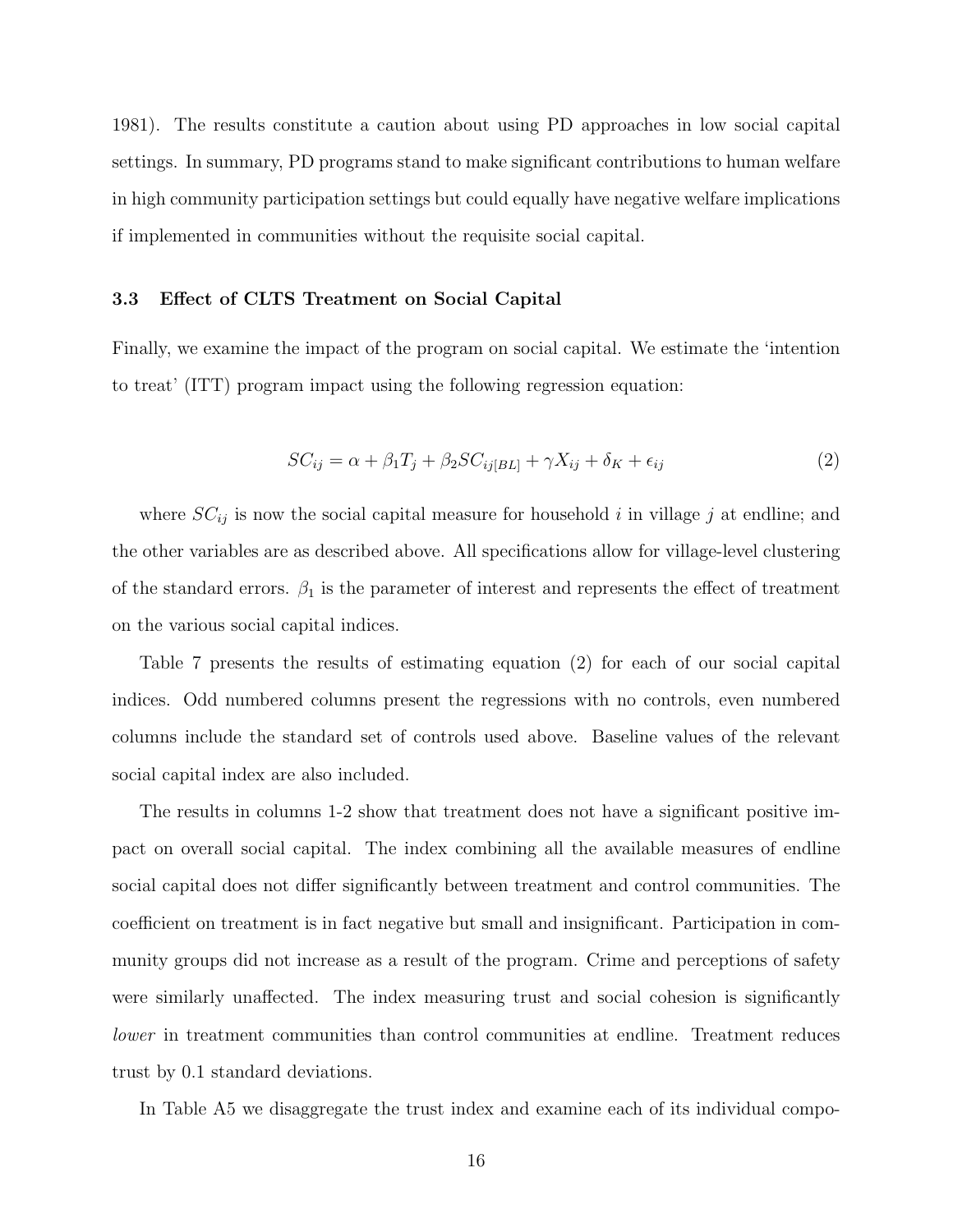nents. The coefficients on the treatment indicator variable are negative in six of the eight specifications (otherwise they are positive but insignificant) and treatment has a statistically significant negative impact on the reported ability of the community to work together and the willingness of the respondent to assist community members. It may be that by requiring the community to work together, the program has brought to the fore difficulties in this regard.

If this is the case we would expect to see trust decline more in communities where the program struggled to be successful i.e. villages with less active community participation at baseline. In Table 8 we test whether the impact of CLTS on social capital varies with the initial level of community participation. We re-estimate equation 1 interacting treatment with the baseline village participation index. The results indicate that in villages with a high level of participation at baseline, the negative trust result is ameliorated  $(p=0.06)$ . For villages with baseline community participation in the top 15 percent, the program built trust. In all other communities, treatment was associated with a decrease in trust. Thus, in places where individuals are used to working together the program is quite effective and builds trust. Requiring individuals to work together in places where social capital levels are low however, can be counterproductive in terms of program goals (toilet construction, open defecation and health outcomes) and can have adverse impacts on the levels of trust within the community.

#### 4 Conclusion

We study whether social capital impacts the effectiveness of a participatory development project. We find that having a high pre-existing degree of participation in community groups improves the likelihood of successful outcomes. We present evidence consistent with this operating through the greater ability of these communities to use social pressure to get community members to conform with program objectives. The participatory development program studied here was able to build toilets, reduce open defecation, improve child health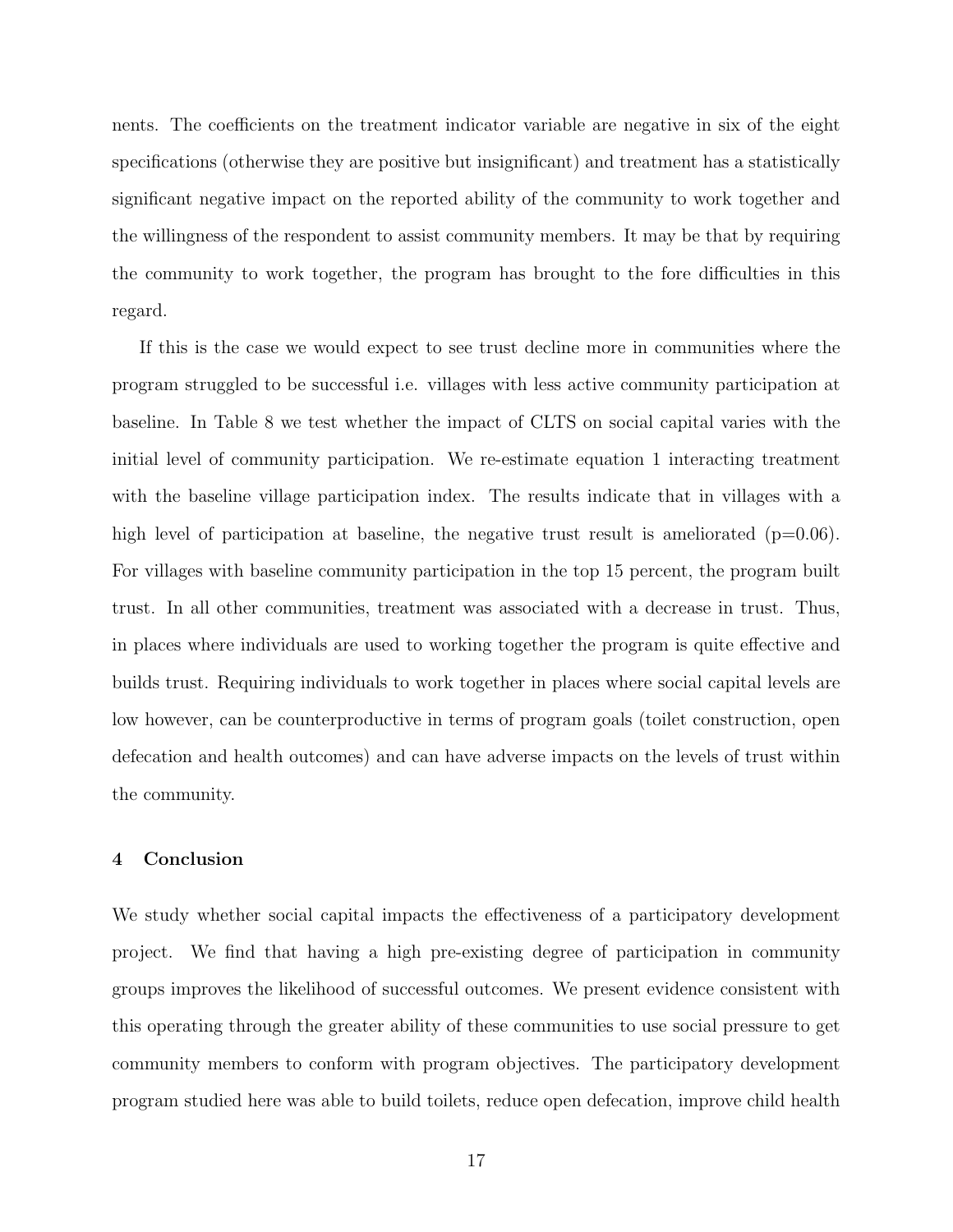and build social capital (trust) only in villages with high pre-existing community participation. In villages with initial low levels of community participation, the program was both ineffective (resulted in fewer toilets being built than in control villages) and had a negative impact on social capital.

These finding are cautionary with respect to using PD approaches in low social capital environments. At the very least, they suggest a need for greater investment in communitysupport for participatory development programs in areas with low social capital; or limiting the implementation of these types of programs to communities that already have high levels of social capital.

A final proviso, the program studied here —CLTS— is a relatively simple PD program with limited follow-up after the initial community meeting. Whether these results hold for PD programs with longer term community engagement, such as multi-year community driven development programs, is an area worthy of future research.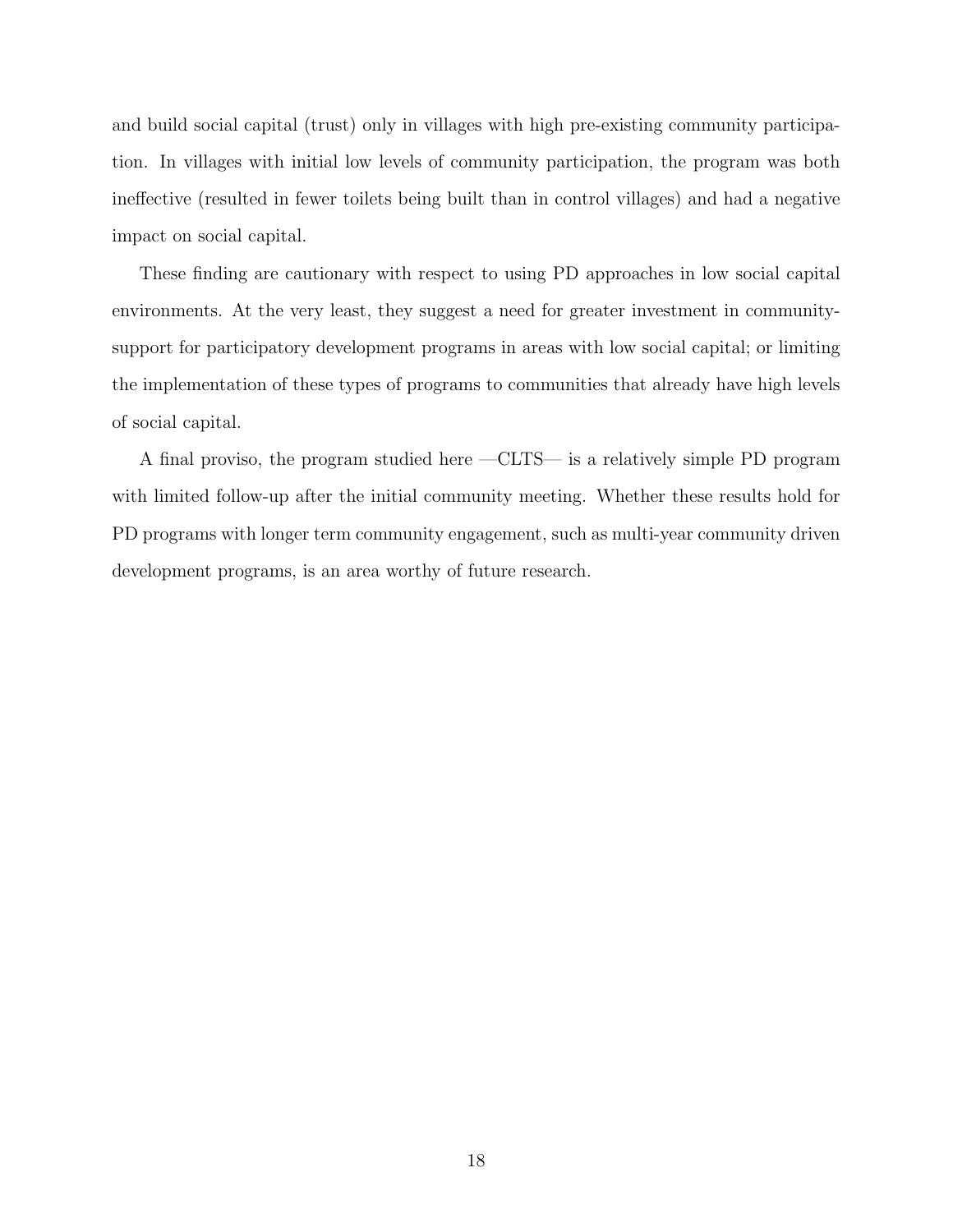#### References

- Alesina, Alberto and Eliana La Ferrara, "Ethnic Diversity and Economic Performance," Journal of Economic Literature, 2005, 43 (3), 762–800.
- Altonji, Joseph, Todd Tabler, and Christopher Taber, "Selection on observed and unobserved variables: Assessing the effectiveness of catholic schools," Journal of Political Economy, 2005, (113).
- Anderson, Michael L, "Multiple inference and gender differences in the effects of early intervention: A reevaluation of the Abecedarian, Perry Preschool, and Early Training Projects," Journal of the American statistical Association, 2008, 103 (484), 1481–1495.
- Avdeenko, Alexandra and Michael J. Gilligan, "International Interventions to Build Social Capital: Evidence from a Field Experiment in Sudan," American Political Science Review, 8 2015, 109, 427–449.
- Barron, Patrick, "CDD in post-conflict and conflict-affected areas: experiences from East Asia," World Development Report 2011 Background Paper, 2010.
- Bowles, Samuel and Herbert Gintis, "Persistent Parochialism: Trust and Exclusion in Ethnic Networks," Journal of Economic Behavior & Organization, September 2004, 55 (1), 1–23.
- Brehm, Sharon S. and Jack W. Brehm, Psychological Reactance: A Theory of Freedom and Control, New York: Academic Press, 1981.
- Cameron, Lisa and Manisha Shah, "Scaling up rural sanitation: findings from the impact evaluation baseline survey in Indonesia," 2010.
- and  $\Box$ , "Risk-taking in the Wake of Natural Disasters," The Journal of Human Resources, 2015, 50 (2), 484–515.
- $\ldots$ , and Susan Olivia, "Impact evaluation of a large-scale rural sanitation project in Indonesia," World Bank policy research working paper, 2013, (6360).
- Casey, Katherine, Rachel Glennerster, and Edward Miguel, "Reshaping Institutions: Evidence on Aid Impacts Using a Preanalysis Plan," The Quarterly Journal of Economics, 2012, 127 (4), 1755–1812.
- Chambers, Robert, "Going to Scale with Community-Led Total Sanitation: Reflections on Experience, Issues and Ways Forward," IDS Practice Paper, 2009.
- Collier, Paul, "Social capital and poverty," Social Capital Initiative Working Paper, 1998, (4).
- Dongier, Philippe, Julie Van Domelen, Elinor Ostrom, Andrea Rizvi, Wendy Wakeman, Anthony Bebbington, Sabina Alkire, Talib Esmail, and Margaret Polski, The Poverty Reduction Strategy Sourcebook, Vol. 1,
- Durlauf, Steven and Marcel Fafchamps, "Social capital," in Philippe Aghion and Steven Durlauf, eds., Handbook of Economic Growth, Elsevier: Amsterdam, 2005, pp. 1639 – 1699.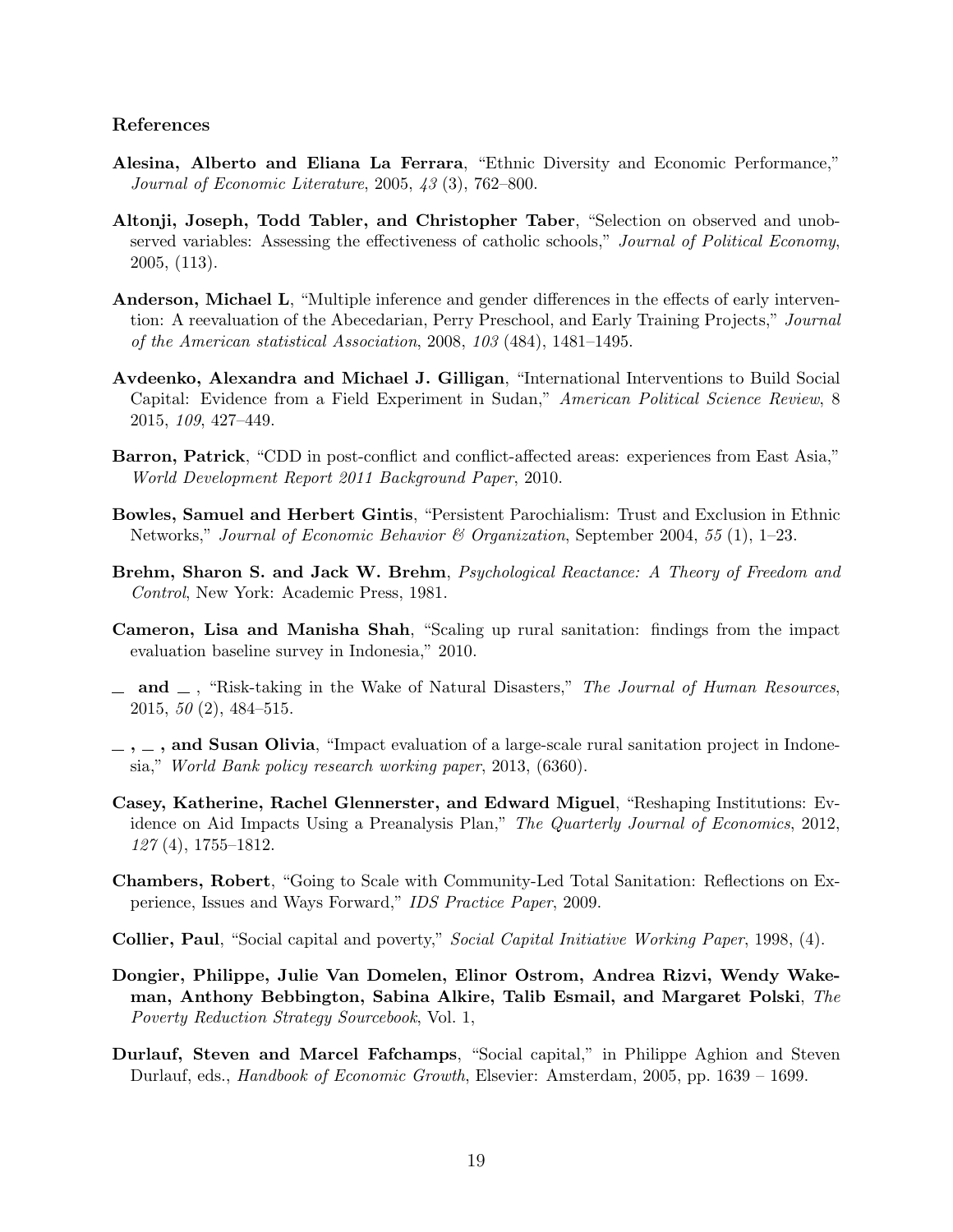- Fearon, James D, Macartan Humphreys, and Jeremy M Weinstein, "Can development aid contribute to social cohesion after civil war? Evidence from a field experiment in post-conflict Liberia," The American Economic Review, Papers and Proceedings, 2009, 99 (2), 287–291.
- Gertler, Paul, Manisha Shah, Maria Laura Alzua, Lisa Cameron, Sebastian Martinez, and Sumeet Patil, "How Does Health Promotion Work? Evidence From The Dirty Business of Eliminating Open Defecation," 2015. NBER Working Paper.
- Grootaert, Christiaan, Thierry Van Bastelaer et al., "Understanding and measuring social capital: A multidisciplinary tool for practitioners," 2002.
- Guiteras, Raymond, James Levinsohn, and Mobarak Ahmed Mushfiq, "Encouraging sanitation investment in eth developing world: A cluster-randomized trial," Science, 2015, (348).
- Hammer, Jeffrey and Dean Spears, "Village Sanitation and Children's Human Capital: Evidence from a Randomized Experiment by the Maharashtra Government," World Bank Policy Research Working Paper, 2013, (6580).
- Humphreys, Macartan, Raul Sanchez de la Sierra, and Peter van der Windt, "Social and Economic Impacts of Tuungane: Final Report on the Effects of a Community Driven Reconstruction Program in Eastern Democratic Republic of Congo," 2013. 3ie Final Report.
- Isham, Jonathan and Satu Kähkönen, "What Determines the Effectiveness of Community-Based Water Projects? Evidence from Central Java, Indonesia on demand responsiveness, services rules and social capital," Social Capital Initiative Working Paper, 1999, 14.
- $\Box$  and  $\Box$ , "Institutional Determinants of the Impact of Community-Based Water Services: Evidence from Sri Lanka and India," *Economic Development and Cultural Change*, April 2002, 50 (3), 667–91.
- Karlan, Dean S, "Using experimental economics to measure social capital and predict financial decisions," American Economic Review, 2005, 95 (5), 1688–1699.
- Kling, Jeffrey R, Jeffrey B Liebman, and Lawrence F Katz, "Experimental analysis of neighborhood effects," Econometrica, 2007, 75 (1), 83–119.
- Labonne, Julien and Robert S Chase, "Do community-driven development projects enhance social capital? Evidence from the Philippines," Journal of Development Economics, 2011, 96 (2), 348–358.
- Mansuri, Ghazala and Vijayendra Rao, "Community-based and-driven development: A critical review," The World Bank Research Observer, 2004, 19 (1), 1–39.
- $\Box$  and  $\Box$ , "Localizing development: does participation work?," World Bank Policy Research Report, 2012.
- O'Brien, Peter C, "Procedures for comparing samples with multiple endpoints," Biometrics, 1984, 40, 1079–1087.
- Pargal, Sheoli, Mainul Huq, and Daniel Gilligan, "Social Capital in Solid Waste Management: Evidence from Dhaka, Bangladesh," Social Capital Initiative Working Paper No. 16, 1999.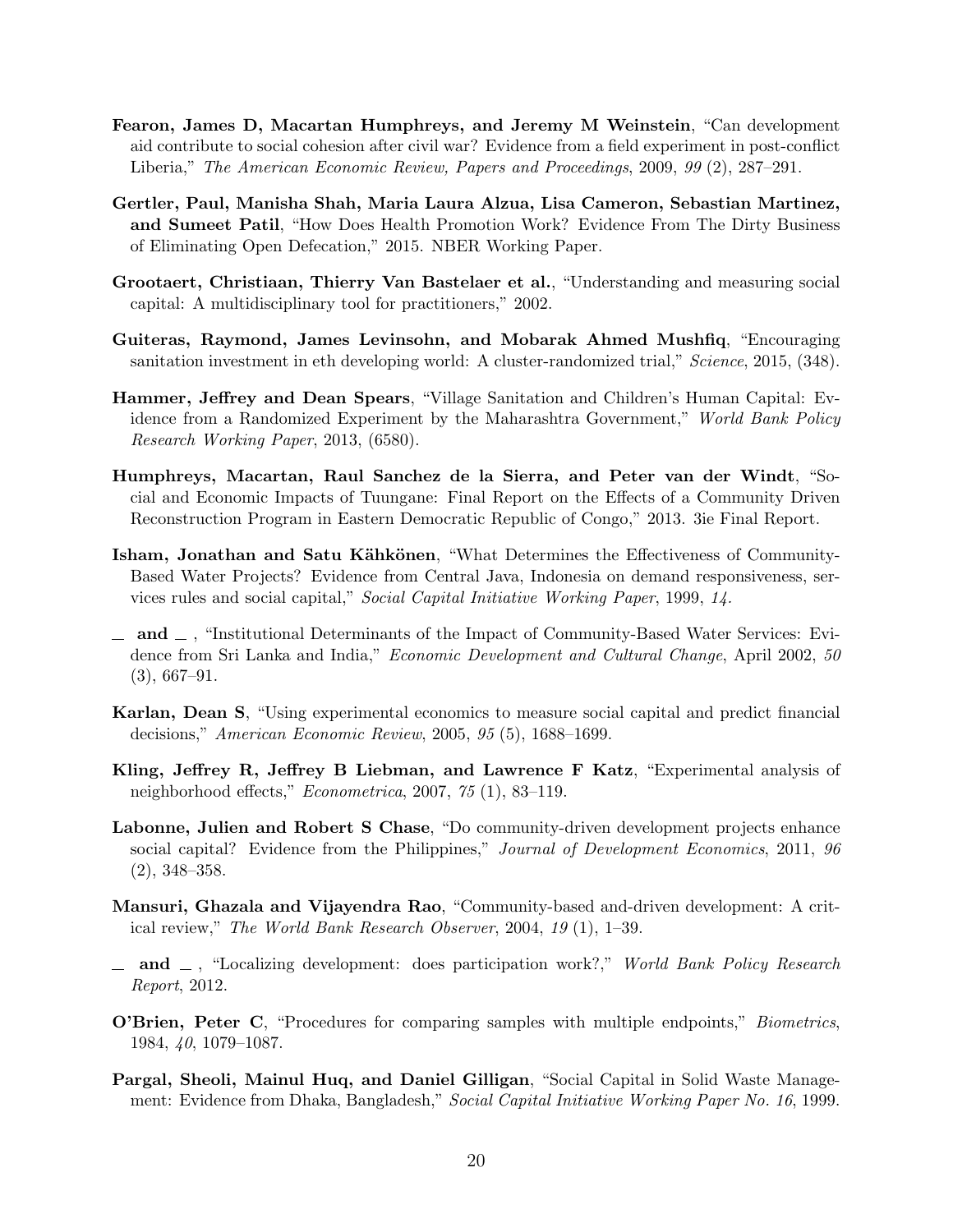- Patil, S.R., B.F. Arnold, A. Salvatore, B. Briceno, J.M. Colford Jr, and P.J. Gertler, "The Effect of India's Total Sanitation Campaign on Defecation Behaviors and Child Health in Rural Madhya Pradesh: A Cluster Randomized Controlled Trial," PLOS Medicine, 2014, 11 (8).
- Pattanayak, S.K., C. Poulos, J.C. Yang, and S. Patil, "How valuable are environmental health interventions? Evaluation of water and sanitation programmes in India.," Bulletin of the World Health Organization, 2010, 88 (7), 481–560.
- Pradhan, Menno, Vijayendra Rao, and Christina Rosemberg, "The Impact of the Community Level Activities of the Second Urban Poverty Project," mimeo, 2010.
- Putnam, Robert D, Robert Leonardi, and Raffaella Nanetti, Making democracy work: Civic Traditions in Modern Italy, Princeton University Press, 1993.
- Rao, Vijayendra and Ana Maria Ibanez, "The Social Impact of Social Funds in Jamaica: A ?Participatory Econometric? Analysis of Targeting, Collective Action, and Participation in Community-Driven Development," The Journal of Development Studies, 2005, 41 (5), 788–838.
- Sah, S. and A. Negussie, "Community led total sanitation (CLTS): Addressing the challenges of scale and sustainability in rural Africa," Desalination, 2009, 248 (15), 666–672.
- Uphoff, Norman and C. M. Wijayaratna, "Demonstrated Benefits from Social Capital: The Productivity of Farmer Organizations in Gal Oya, Sri Lanka," World Development, 2000, 28 (11), 1875–1890.
- Wells, C. D. S. and C. Sijbesma, "Practical innovations for strengthening Community-Led Total Sanitation: selected experience from Asia," Development in Practice, 2012, 22 (3), 417– 426.
- Wong, Susan, "What have been the impacts of World Bank Community-Driven Development Programs? CDD impact evaluation review and operational and research implications," Washington, D.C.: The World Bank, 2012.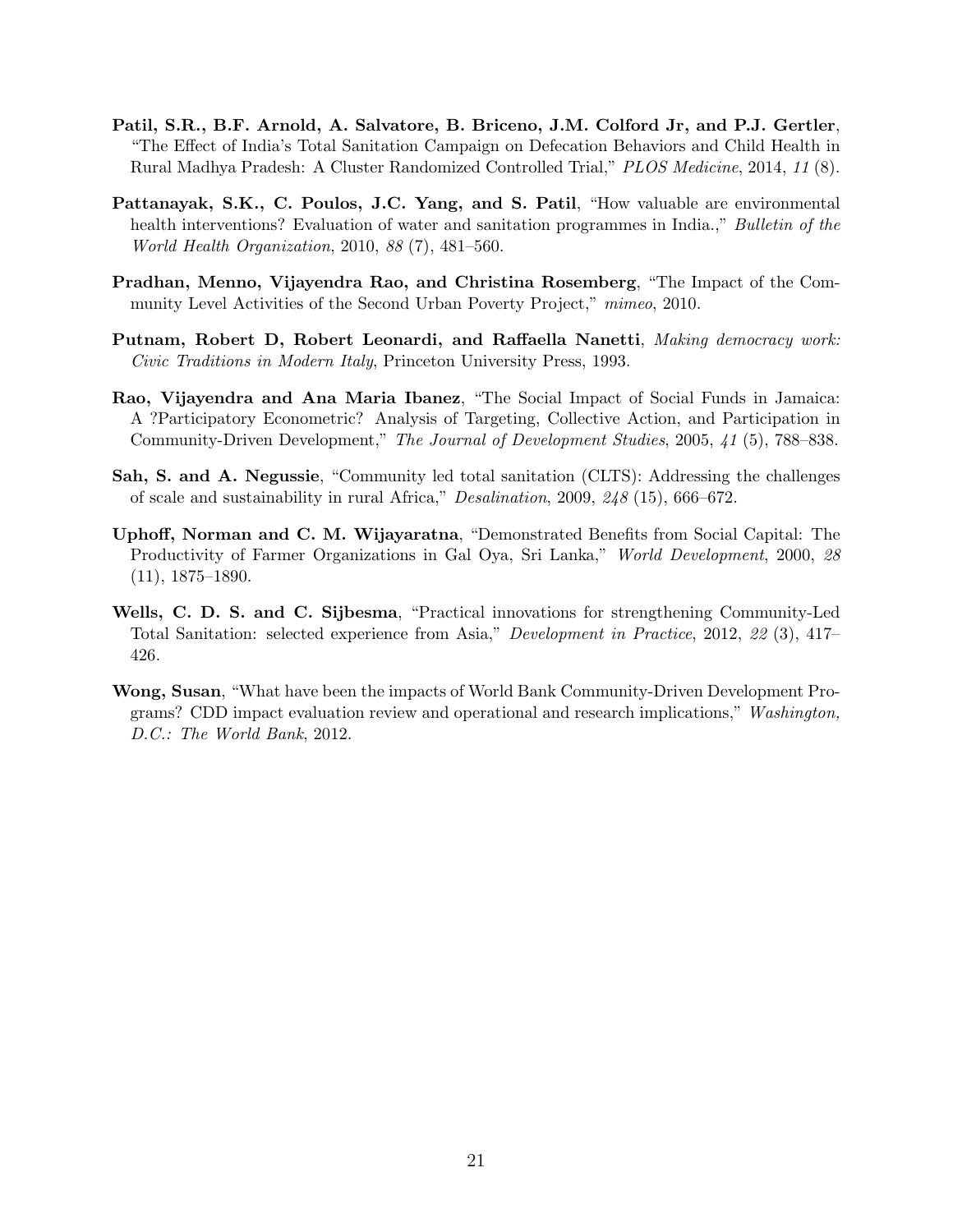|                                                                                            | Allowed Response                                              | Baseline | Endline |
|--------------------------------------------------------------------------------------------|---------------------------------------------------------------|----------|---------|
| Participation/Networks (in last 12 months)                                                 |                                                               |          |         |
| Religious groups                                                                           | Yes/No                                                        |          |         |
| Women's groups                                                                             | Yes/No                                                        |          |         |
| Arisan                                                                                     | ${\rm Yes/N}$                                                 |          |         |
| Water management                                                                           | ${\rm Yes/No}$                                                |          |         |
| Community work                                                                             | Yes/No                                                        |          |         |
| Loans and Savings groups                                                                   | Yes/No                                                        |          |         |
| Neighbourhood watch                                                                        | Yes/No                                                        |          |         |
| Rubbish Management                                                                         | Yes/No                                                        |          |         |
| Number of close friends in the community                                                   | Yes/No                                                        |          |         |
| Friend in the community from which can borrow money                                        | Yes/Maybe/No                                                  |          |         |
| Trust and Cohesion:                                                                        |                                                               |          |         |
| if found by community member<br>Whether Rp10,000 would be returned to you                  | Very likely/Likely/Unlikely/Very unlikely                     |          |         |
| Ability of community members to work together towards common goal                          | Very high/High/Neutral/Low/Very low                           |          |         |
| am willing to help community members in need                                               | Strongly agree/Agree/Disagree/Strongly disagree               |          |         |
| In this community you have to be careful as people may take advantage of you               | Strongly agree/Agree/Disagree/Strongly disagree               |          |         |
| In this community I trust people of my own ethnicity more than others                      | Strongly agree/Agree/Disagree/Strongly disagree               |          |         |
| I can leave my child with a neighbour for several hours if I need to                       | ${\rm Strongly\,\,agree/Agree/Disagree/Strongly\,\,disagree}$ |          |         |
| Do community members ever work together to improve the village?                            | Yes/No                                                        |          |         |
| Do community members contribute enough time or money to community activities?              | Yes/No                                                        |          |         |
| project that benefits community members?<br>am willing to contribute time to sanitation    | Yes/No                                                        |          |         |
| n project that benefits community members?<br>am willing to contribute money to sanitation | Yes/No                                                        |          |         |
| Crime and Corruption:                                                                      |                                                               |          |         |
| How safe is this community?                                                                | Very safe/Safe/Not safe/Very unsafe                           |          |         |
| Has a household member been a victim of violent crime in last two years?                   | Yes/No                                                        |          |         |
| Has a household member been a victim of non-violent crime in last 2 years?                 | Yes/No                                                        |          |         |
| Do people in this community have to pay to obtain services more quickly?                   | Often/Sometimes/Seldom/Never                                  |          |         |
| Do people in power in this community misappropriate money for own purposes?                | Often/Sometimes/Seldom/Never                                  |          |         |
|                                                                                            |                                                               |          |         |

Table 1: Social Capital Questions and Groupings Table 1: Social Capital Questions and Groupings

Notes: This table shows the questions which are used to generate the various social capital indices. Notes: This table shows the questions which are used to generate the various social capital indices.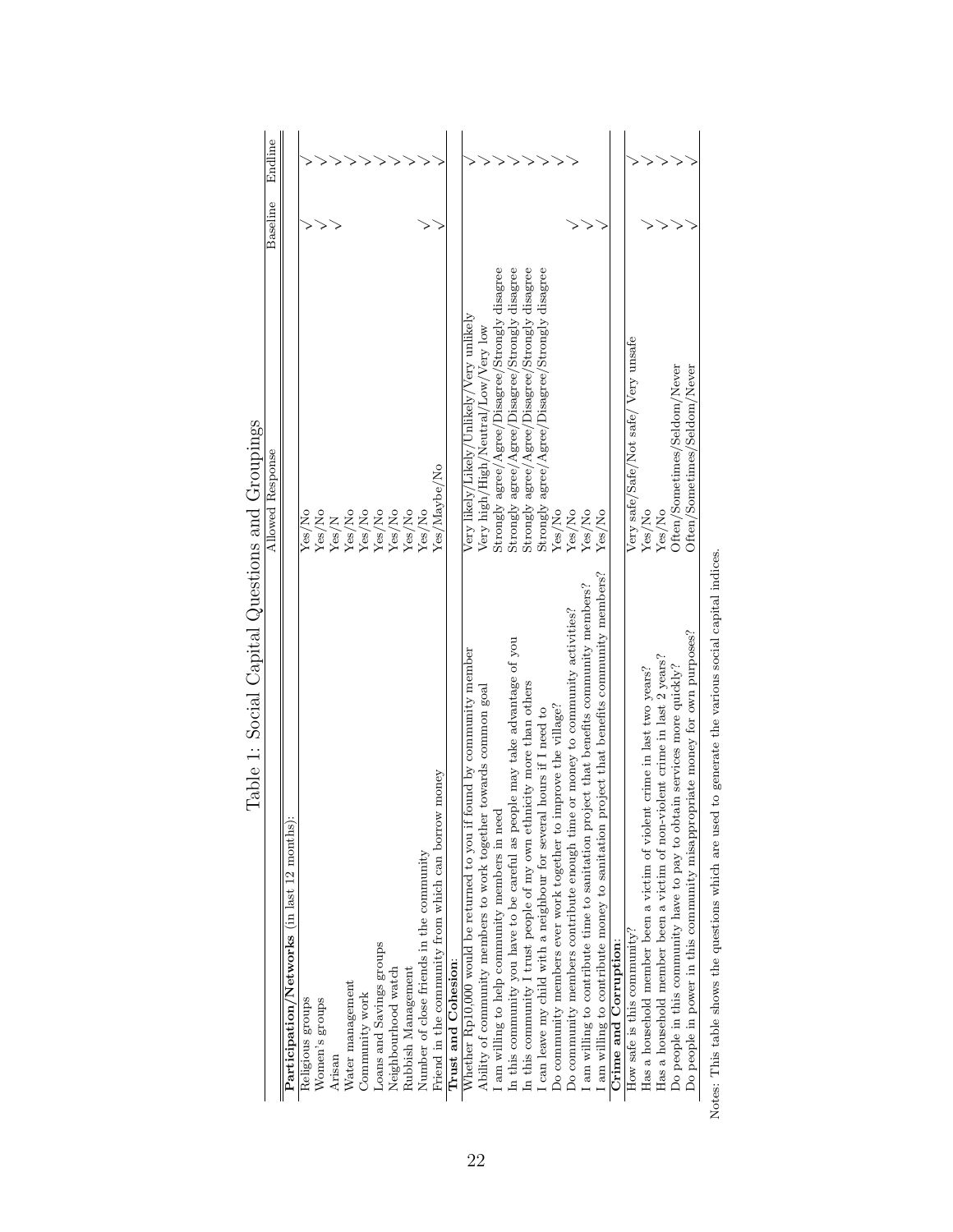| Variables                                                                                                                                                                     |                                                            | All Households                       |                       |                                             | No Sanitation at Baseline                                           |                                                                                                                                                                                                               |
|-------------------------------------------------------------------------------------------------------------------------------------------------------------------------------|------------------------------------------------------------|--------------------------------------|-----------------------|---------------------------------------------|---------------------------------------------------------------------|---------------------------------------------------------------------------------------------------------------------------------------------------------------------------------------------------------------|
|                                                                                                                                                                               | Mean                                                       | Mean                                 | p-value               | Mean                                        | Mean                                                                | p-value                                                                                                                                                                                                       |
|                                                                                                                                                                               | (The at meant)                                             | (Control)                            | Difference            | (Treatment)                                 | (Control)                                                           | Difference                                                                                                                                                                                                    |
| Participation/Networks (in last 12 months):                                                                                                                                   |                                                            |                                      |                       |                                             |                                                                     |                                                                                                                                                                                                               |
| Religious groups                                                                                                                                                              | 777                                                        | 0.76                                 | 0.74                  | 0.71                                        | 0.76                                                                | 0.28                                                                                                                                                                                                          |
| Women's groups                                                                                                                                                                |                                                            | 0.54                                 | 0.63                  | 75.0                                        |                                                                     |                                                                                                                                                                                                               |
| Arisan                                                                                                                                                                        |                                                            |                                      | $0.15$<br>$0.68$      | 75.0                                        |                                                                     |                                                                                                                                                                                                               |
| Number of close friends in the community                                                                                                                                      |                                                            |                                      |                       | 5.58                                        |                                                                     |                                                                                                                                                                                                               |
| Friend in the community from which can borrow money                                                                                                                           | $0.57$<br>$0.49$<br>$0.04$<br>$0.04$                       | $0.66$<br>$0.54$<br>$0.54$<br>$0.64$ | 0.58                  | $2.51\,$                                    | $0.5445$<br>$0.03$<br>$0.03$                                        | 523<br>633<br>600000                                                                                                                                                                                          |
| Household Participation Index                                                                                                                                                 |                                                            |                                      | 0.37                  | 0.00                                        |                                                                     |                                                                                                                                                                                                               |
| Village Participation Index                                                                                                                                                   | 0.01                                                       | $-0.02$                              | 0.47                  | $-0.03$                                     | 0.01                                                                |                                                                                                                                                                                                               |
| Trust and Cohesion:                                                                                                                                                           |                                                            |                                      |                       |                                             |                                                                     |                                                                                                                                                                                                               |
| Do community members contribute enough time or money to community activities?                                                                                                 | 0.86                                                       | $\overline{0.86}$                    | 0.96                  | 0.82                                        | 0.84                                                                | 0.53                                                                                                                                                                                                          |
| I am willing to contribute time to sanitation project that benefits community members?                                                                                        | 0.94                                                       | $0.94$<br>$0.85$<br>$0.00$           | $0.76$<br>0.76        | $0.94\,$                                    | 0.95                                                                | 0.58                                                                                                                                                                                                          |
| that benefits community members?<br>I am willing to contribute money to sanitation project                                                                                    | 0.85                                                       |                                      |                       | 0.83                                        | 0.85                                                                | 0.65                                                                                                                                                                                                          |
| Household Trust Index                                                                                                                                                         | $-0.03$                                                    |                                      | 0.25                  | $-0.10$                                     | $-0.04$                                                             | 0.15                                                                                                                                                                                                          |
| Village Trust Index                                                                                                                                                           | $-0.00$                                                    | $-0.00$                              | 0.91                  | $-0.02$                                     | 0.01                                                                | 0.80                                                                                                                                                                                                          |
| Crime and Corruption:                                                                                                                                                         |                                                            |                                      |                       |                                             |                                                                     |                                                                                                                                                                                                               |
| Has a household member been a victim of violent crime in last two years?                                                                                                      | 0.01                                                       |                                      | 0.10                  | 0.01                                        | 0.02                                                                | 0.20                                                                                                                                                                                                          |
| crime in last 2 years?<br>Has a household member been a victim of non-violent                                                                                                 |                                                            | 0388000<br>0.18900<br>0.0.1.1.0.0    | 57<br>0.8334<br>0.000 |                                             | $\begin{array}{c} 0.19 \\ 1.87 \\ 1.66 \\ 0.00 \\ 0.03 \end{array}$ | $\begin{array}{c} 33 \\ 0 \\ 0 \\ 0 \\ 0 \\ 0 \\ \end{array} \hspace{-.25cm} \begin{array}{c} 33 \\ 53 \\ 0 \\ 0 \\ 0 \\ \end{array} \hspace{-.25cm} \begin{array}{c} 33 \\ 53 \\ 0 \\ 0 \\ 0 \\ \end{array}$ |
| Do people in this community have to pay to obtain services more quickly?                                                                                                      |                                                            |                                      |                       | $\begin{array}{c} 0.15 \\ 1.95 \end{array}$ |                                                                     |                                                                                                                                                                                                               |
| money for own purposes?<br>Do people in power in this community misappropriate                                                                                                | $\begin{array}{c} 1.6 \\ 1.90 \\ 1.63 \\ 0.03 \end{array}$ |                                      |                       | $1.64$<br>0.03                              |                                                                     |                                                                                                                                                                                                               |
| Household Crime/Corruption Index                                                                                                                                              |                                                            |                                      |                       |                                             |                                                                     |                                                                                                                                                                                                               |
| Village Crime/Corruption Index                                                                                                                                                | 0.03                                                       |                                      |                       | 0.01                                        |                                                                     |                                                                                                                                                                                                               |
| Household Social Capital Index (All variables)                                                                                                                                | 0.01                                                       | $-0.01$                              | 0.41                  | $-0.02$                                     | $-0.02$                                                             | 00.1                                                                                                                                                                                                          |
| Village Social Capital Index (All variables)                                                                                                                                  | 0.03                                                       | $-0.01$                              | 71.0                  | $-0.00$                                     | $-0.01$                                                             | 0.82                                                                                                                                                                                                          |
| Observations                                                                                                                                                                  | $\overline{121}$                                           | 728                                  |                       | 289                                         | 307                                                                 |                                                                                                                                                                                                               |
| Notes: This table shows the means for all of the social capital indices as well as the variables which are used to generate each index, for all households as well as for the |                                                            |                                      |                       |                                             |                                                                     |                                                                                                                                                                                                               |

Table 2: Social Capital Measures at Baseline Table 2: Social Capital Measures at Baseline

solutions and the second and the private sanitation facilities at baseline. We test for balance in columns 3 and 6. \*\*\*indicates difference is significant at 1% level, \*\*<br>at 5% level, \* at 10% level.<br>at 5% level, \* at 10% Notes: This table shows the means for all of the social capital indices as well as the variables which are used to generate each index, for all households as well as for the sub-sample of households that did not have private sanitation facilities at baseline. We test for balance in columns 3 and 6. \*\*\*indicates difference is significant at 1% level, \*\*\* at 5% level, \* at 10% level.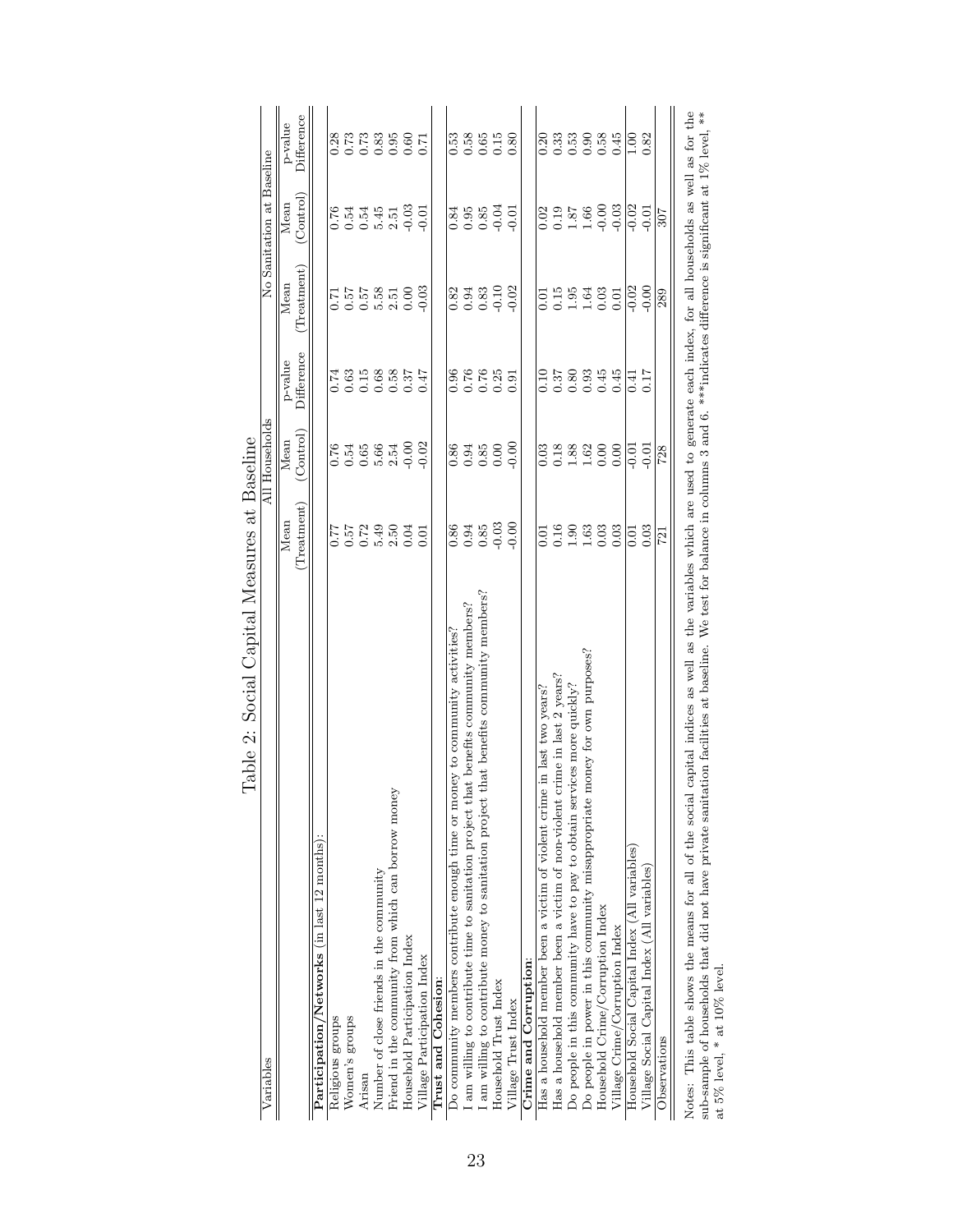|                                                   |                    |                     | Dependent Variable: Toilet Construction |                    |                       |
|---------------------------------------------------|--------------------|---------------------|-----------------------------------------|--------------------|-----------------------|
| Panel A: Social Capital Index BL (All variables)  | (1)                | (2)                 | (3)                                     | $\left( 4\right)$  | (5)                   |
| Treatment                                         | .06<br>$(.02)$ *** | .06<br>$(.02)$ ***  | .06<br>$(.02)$ ***                      | .06<br>$(.02)$ *** | .06<br>$(.02)$ ***    |
| Treatment*Village Social Capital Index BL (All)   |                    | .31<br>$(.14)$ **   | .26<br>$(.14)^*$                        | .32<br>$(.13)$ **  | .28<br>$(.14)$ **     |
| Village Social Capital Index BL (All)             |                    | .04<br>(.12)        | .009<br>(.13)                           | .09<br>(.12)       | $\cdot$ 1<br>(.12)    |
| Treatment*Household Social Capital Index BL (All) |                    |                     |                                         |                    | .06<br>(.07)          |
| Household Social Capital Index BL (All)           |                    |                     |                                         |                    | $-.02$<br>(.04)       |
| Panel B: Participation Index BL                   | $\left( 1\right)$  | $\left( 2\right)$   | (3)                                     | (4)                | (5)                   |
| Treatment                                         | .06<br>$(.02)$ *** | .07<br>$(.02)$ ***  | .08<br>$(.02)$ ***                      | .08<br>$(.02)$ *** | .08<br>$(.02)$ ***    |
| Treatment*Village Participation Index BL          |                    | .22<br>$(.11)^{**}$ | .24<br>$(.12)$ **                       | .32<br>$(.11)$ *** | $.25\,$<br>$(.13)$ ** |
| Village Participation Index BL                    |                    | $\cdot$ 1<br>(.13)  | .07<br>(.13)                            | .04<br>(.12)       | .07<br>(.12)          |
| Treatment*Household Participation Index BL        |                    |                     |                                         |                    | .08<br>(.05)          |
| Household Participation Index BL                  |                    |                     |                                         |                    | $-.03$<br>(.03)       |
| Panel C: Trust Index BL                           | (1)                | (2)                 | (3)                                     | (4)                | (5)                   |
| Treatment                                         | .06<br>$(.02)$ *** | .06<br>$(.02)$ ***  | .06<br>$(.02)$ ***                      | .07<br>$(.02)$ *** | .07<br>$(.02)$ ***    |
| Treatment*Village Trust Index BL                  |                    | .04<br>(.12)        | .002<br>(.11)                           | .03<br>(.09)       | $-.02$<br>(.1)        |
| Village Trust Index BL                            |                    | $-.06$<br>(.09)     | $-.06$<br>(.07)                         | $-.05$<br>(.09)    | $-.04$<br>(.09)       |
| Treatment*Household Trust Index BL                |                    |                     |                                         |                    | .05<br>$(.03)^*$      |
| Household Trust Index BL                          |                    |                     |                                         |                    | $-.006$<br>(.02)      |
| Panel D: Crime/Corruption Index BL                | (1)                | (2)                 | (3)                                     | $\left( 4\right)$  | (5)                   |
| Treatment                                         | .06<br>$(.02)$ *** | .06<br>$(.02)$ ***  | .06<br>$(.02)$ ***                      | .07<br>$(.02)$ *** | .07<br>$(.02)$ ***    |
| Treatment*Village Crime/Corruption Index BL       |                    | .13<br>(.09)        | .09<br>(.12)                            | .06<br>(.11)       | .11<br>(.11)          |
| Village Crime/Corruption Index BL                 |                    | $-.02$<br>(.07)     | $-.07$<br>(.1)                          | $-.03$<br>(.11)    | $-.05$<br>(.11)       |
| Treatment*Household Crime/Corruption Index BL     |                    |                     |                                         |                    | $-.06$<br>(.05)       |
| Household Crime/Corruption Index BL               |                    |                     |                                         |                    | .02<br>(.02)          |
| Controls:                                         | No                 | $\rm No$            | Yes                                     | Yes                | Yes                   |
| Sub-district fixed effects                        | Yes                | Yes                 | Yes                                     | Yes                | Yes                   |
| Mean DV $(Treatment=0)$                           | 0.06               | 0.06                | 0.06                                    | 0.06               | $0.06\,$              |
| Observations                                      | 596                | 596                 | 596                                     | $596\,$            | $596\,$               |

Table 3: Is social capital important for program success?

Notes: These are OLS regressions on the sample of households that did not have private sanitation facilities at baseline. Column 3 also includes household controls (number of male adults, female adults and children in the household, household head's age, educational attainment, per capita household income, and dwelling characteristics) and village controls (village population, percentage of the village which is Muslim, whether there is a paved road to the nearest city, whether there is more than one ethnic group in the village, whether there is TV reception within the village and whether river flows through the village). Columns 4 and 5 include the controls in column 3 plus land area of the village, percentage of households that are farmers, average educational status of household heads, gini coefficient of per capita income in the village, whether there is a community health center, clinic or hospital within 5 kms, whether there is a junior or senior high school within 5 kms, and the percentage of households that did not have access to sanitation at baseline. Standard errors are clustered at village level and reported in parentheses. \*\*\*indicates significance at 1% level, \*\* at 5% level, \* at 10% level.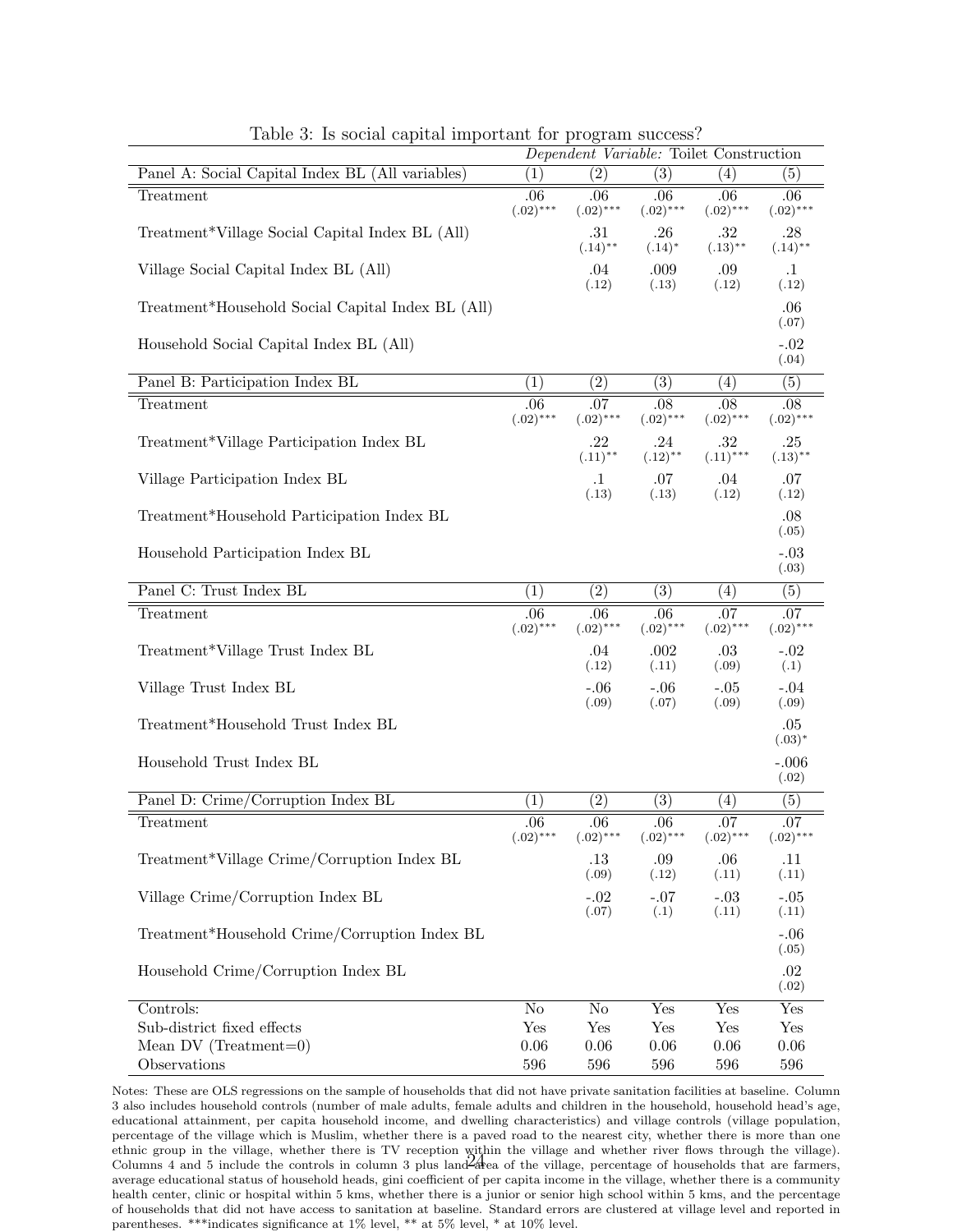|                                                   |                       |                       |                       |                       | Dependent Variable: Open Defecation Index EL |
|---------------------------------------------------|-----------------------|-----------------------|-----------------------|-----------------------|----------------------------------------------|
| Panel A: Social Capital Index BL (All indices)    | (1)                   | (2)                   | (3)                   | (4)                   | (5)                                          |
| Treatment                                         | $-.08$<br>$(.03)$ *** | $-.08$<br>$(.03)$ *** | $-.09$<br>$(.03)$ *** | $-.12$<br>$(.04)$ *** | $-.12$<br>$(.04)$ ***                        |
| Treatment*Village Social Capital Index BL (All)   |                       | $-.68$<br>$(.2)$ ***  | $-.72$<br>$(.2)$ ***  | $-.63$<br>$(.25)$ **  | $-.55$<br>$(.25)$ **                         |
| Village Social Capital Index BL (All)             |                       | .33<br>$(.19)^*$      | .35<br>(.25)          | $.3\,$<br>(.27)       | .28<br>(.27)                                 |
| Treatment*Household Social Capital Index BL (All) |                       |                       |                       |                       | $-.12$<br>(.08)                              |
| Household Social Capital Index BL (All)           |                       |                       |                       |                       | .03<br>(.05)                                 |
| Panel B: Participation Index BL                   | $\left( 1\right)$     | $\left( 2\right)$     | (3)                   | $\left( 4\right)$     | (5)                                          |
| Treatment                                         | $-.08$<br>$(.03)$ *** | $-.08$<br>$(.03)$ *** | $-.1$<br>$(.03)$ ***  | $-.12$<br>$(.04)$ *** | $-.12$<br>$(.04)$ ***                        |
| Treatment*Village Participation Index BL          |                       | $-.26$<br>(.17)       | $-.39$<br>$(.16)$ **  | $-.38$<br>$(.17)$ **  | $-.32$<br>$(.18)^*$                          |
| Village Participation Index BL                    |                       | $-.07$<br>(.16)       | $-.04$<br>(.19)       | .11<br>(.22)          | .11<br>(.23)                                 |
| Treatment*Household Participation Index BL        |                       |                       |                       |                       | $-.06$<br>(.05)                              |
| Household Participation Index BL                  |                       |                       |                       |                       | .01<br>(.03)                                 |
| Controls                                          | N <sub>o</sub>        | $\rm No$              | Yes                   | Yes                   | Yes                                          |
| Sub-district fixed effects:                       | Yes                   | Yes                   | Yes                   | Yes                   | Yes                                          |
| Mean DV $(Treatment=0)$                           | 0.88                  | 0.88                  | 0.88                  | 0.88                  | 0.88                                         |
| Observations                                      | 596                   | 596                   | 596                   | 596                   | 596                                          |

Table 4: Does social capital impact open defecation?

Notes: These are OLS regressions from the sample of households that did not have private sanitation facilities at baseline. Column 3 also includes household controls (the number of male adults, female adults and children in the household, the household head's age, educational attainment, per capita household income and dwelling characteristics) and village controls (the village population, the percentage of the village which is Muslim, whether there is a paved road to the nearest city, whether there is more than one ethnic group in the village, whether there is TV reception within the village and whether a river flows through the village). Columns 4 and 5 include the controls in column 3 and additionally controls for the land area of the village, the percentage of households that are farmers, the average educational status of household heads, the gini coefficient of per capita income in the village, whether there is a community health center, clinic or hospital within 5 kms, whether there is a junior or senior high school within 5 kms, and the percentage of households that did not have access to sanitation at baseline. Standard errors clustered at the village level and are reported in parentheses. \*\*\*indicates significance at 1% level, \*\* at 5% level,  $^*$  at  $10\%$  level.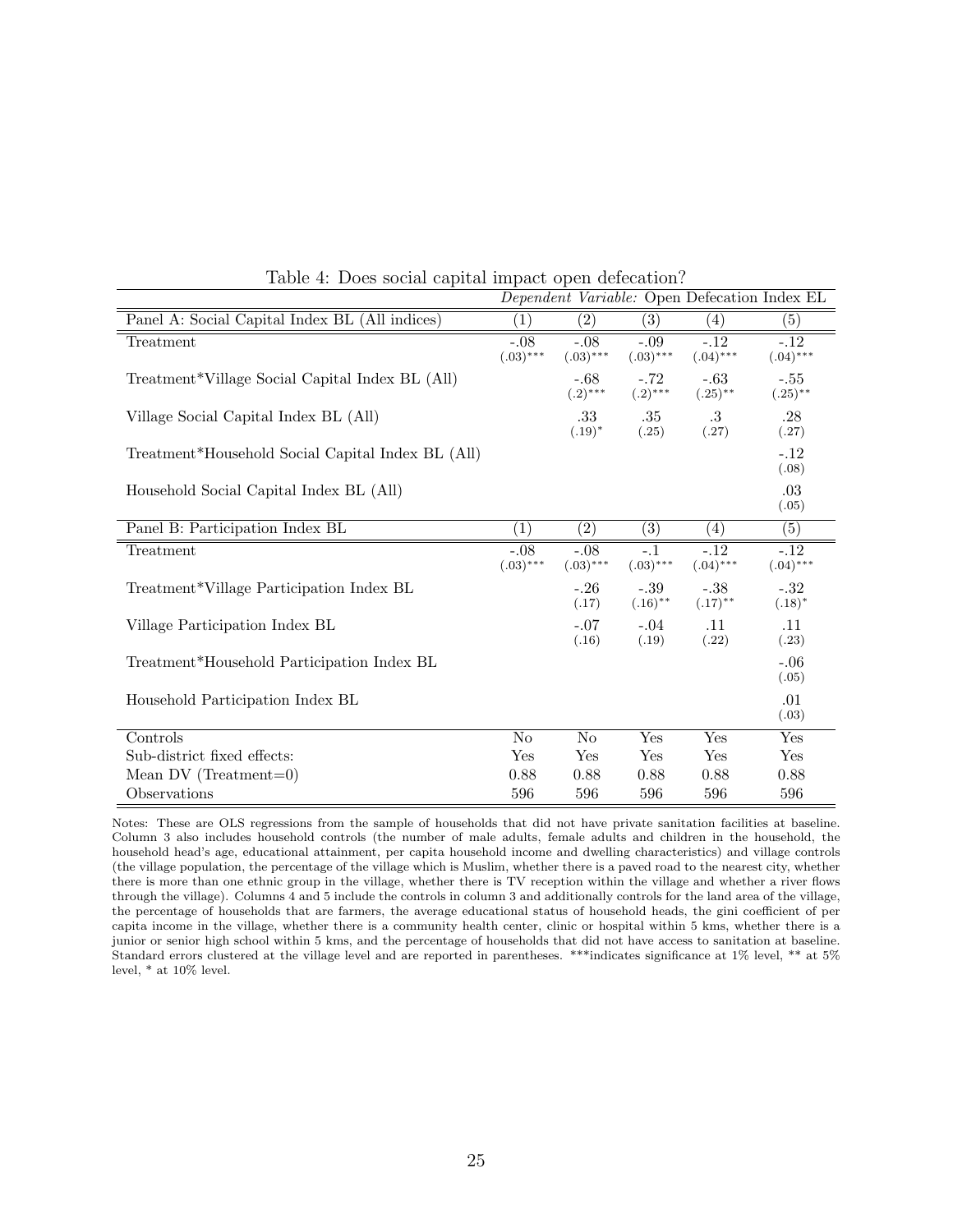| Dependent Variable:              | $_{\rm iarrhoea}$         | Jiarrhoea                                      | Jiarrhoea                                        | Weight<br>Z-score<br>(4)                 |                                                                  | $\begin{array}{c} \text{Weight} \\ \text{I-score} \\ \text{(6)} \end{array}$ | Height<br>$Z$ -score<br>(7)         | Height<br>$Z$ -score<br>(8)                                      |                          |
|----------------------------------|---------------------------|------------------------------------------------|--------------------------------------------------|------------------------------------------|------------------------------------------------------------------|------------------------------------------------------------------------------|-------------------------------------|------------------------------------------------------------------|--------------------------|
|                                  | $\widehat{\Xi}$           | $\odot$                                        | $\odot$                                          |                                          | Weight<br>Z-score<br>(5)                                         |                                                                              |                                     |                                                                  | Height<br>Z-score<br>(9) |
| Village Open Defecation Index EL | $9\overset{*}{\circ}$     | $^{**}$ (.05) <sup>*</sup>                     | $12^{*}$<br>$(06)^{*}$                           | $^{(81.)}$                               | $(-.91)$ **                                                      | $-86$<br>(.34)**                                                             | $-46$<br>***(11)                    | $-1.02$<br>$(36)***$                                             | $-81$<br>(.34)**         |
| Estimation:                      | STC                       |                                                |                                                  | STC                                      |                                                                  |                                                                              | STO                                 |                                                                  |                          |
| F-test of instruments:           |                           |                                                |                                                  |                                          |                                                                  |                                                                              |                                     |                                                                  |                          |
| Controls                         |                           |                                                |                                                  |                                          |                                                                  |                                                                              |                                     |                                                                  |                          |
| Sub-district fixed effects:      |                           |                                                |                                                  |                                          |                                                                  |                                                                              |                                     |                                                                  |                          |
| Mean DV (Treatment=0)            | <b>Nes</b><br>1955<br>723 | $\frac{11.59}{11.59}$<br>$\frac{10.59}{10.05}$ | $N_{250}$<br>$Y_{250}$<br>$Y_{250}$<br>$Y_{230}$ | $X_{0.54}^{\circ}$<br>$X_{1.54}^{\circ}$ | $\frac{1.59}{1.50}$<br>$\frac{1.59}{1.54}$<br>$\frac{1.54}{723}$ | $\frac{18.30}{1.54}$<br>$\frac{1.54}{1.53}$                                  | $X_{0.85}^{0}$<br>$X_{1.85}^{0.85}$ | $\frac{1.59}{1.50}$<br>$\frac{1.59}{1.85}$<br>$\frac{1.85}{723}$ |                          |
| Observations                     |                           |                                                |                                                  |                                          |                                                                  |                                                                              |                                     |                                                                  |                          |

Table 5: Do reductions in open defecation improve child health outcomes? Table 5: Do reductions in open defecation improve child health outcomes? Notes: The sample is restricted to households with no private sanitation facilities at haseline and the regressions are estimated for each child. All regressions include child level controls (gender and age in months dumn Notes: The sample is restricted to households with no private sanitation facilities at baseline and the regressions are estimated for each child. All regressions include child level controls (gender and age in months dummy variables). Columns 3, 6 and 9 also include household controls (the number of male adults, female adults, and children in the household, the household head's age, educational attainment, per capita household income and dwelling characteristics) and village controls (the village population, the percentage of the village which is Muslim, whether there is a paved road to the nearest city, whether there is more than one ethnic group in the village, whether there is TV reception within the village and whether a river flows through the village). The instruments used are treatment status and treatment status interacted with baseline values of village sanitation prevalence and the baseline village community participation index. Standard errors are clustered at the village level and are reported in parentheses. \*\*\*indicates significance at 1% level, \*\* at 5% level, \* at 10% level.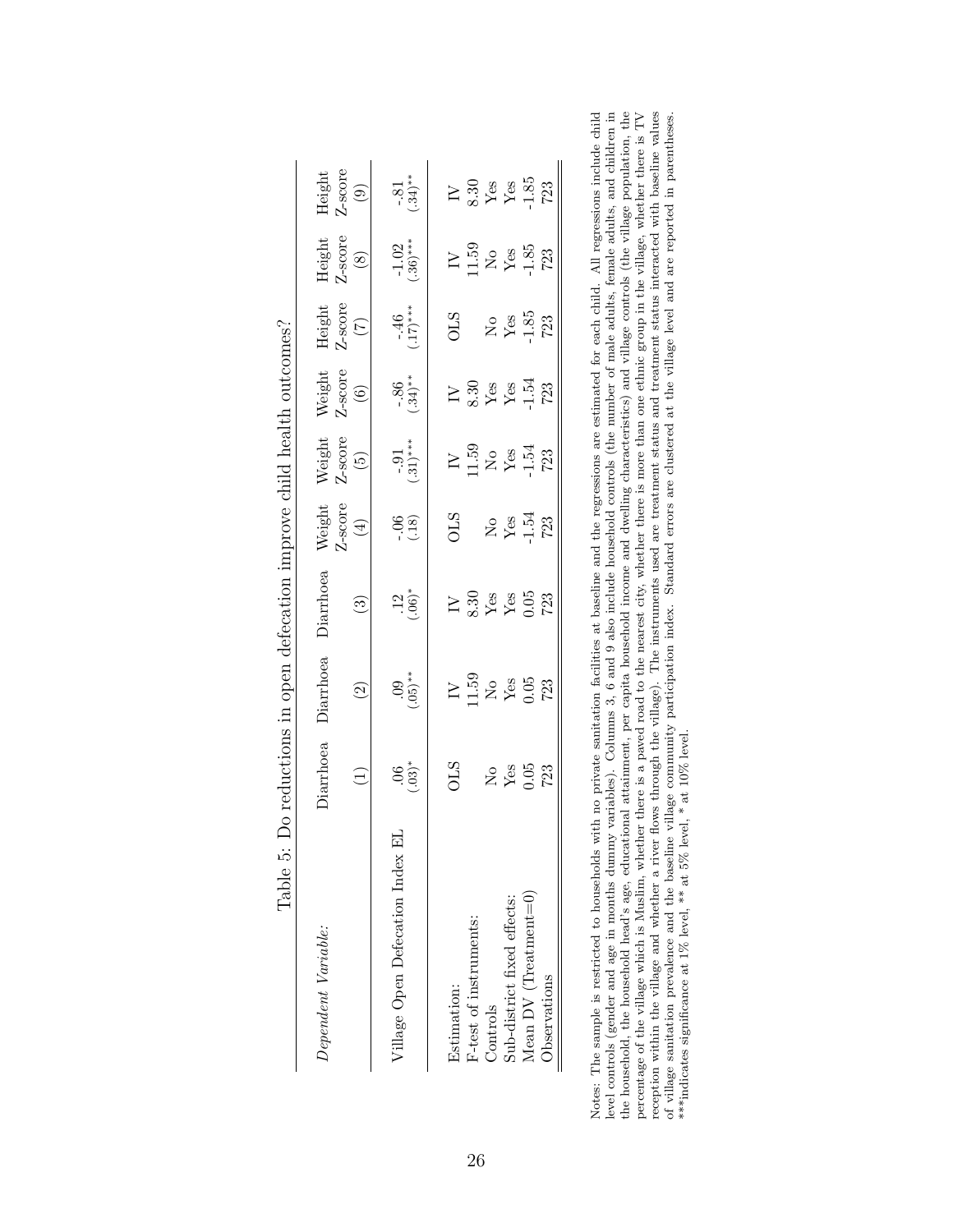| $D$ e $p$ enaent variavie.     | пшогшалоп        | $\mathcal{Q}$ lidi ilik $\mathcal{V}$ | рапсылы   |
|--------------------------------|------------------|---------------------------------------|-----------|
|                                | Index EL         | Attendance                            | Index     |
|                                |                  | Index EL                              | ΕL        |
|                                | $\left(1\right)$ | $^{\prime}2)$                         | (3)       |
| Village Participation Index BL | .13              | .003                                  | .49       |
|                                | (.17)            | (.17)                                 | $(.2)$ ** |
| Sub-district fixed effects:    | Yes              | Yes                                   | Yes       |
| Mean DV (treatment=0)          | 0.01             | 0.00                                  | 0.00      |
| Observations                   | 721              | 721                                   | 721       |

| Table 6: Role of Baseline Community Participation in Treatment Communities |                               |  |
|----------------------------------------------------------------------------|-------------------------------|--|
| $D$ onondont $U$ amiablac                                                  | Information Charing Constions |  |

Notes: These are OLS regressions for the entire sample of treatment households. All regressions include household controls (the number of male adults, female adults, and children in the household, the household head's age, educational attainment, per capita household income and dwelling characteristics) and village controls (the village population, the percentage of the village which is Muslim, whether there is a paved road to the nearest city, whether there is more than one ethnic group in the village, whether there is TV reception within the village and whether a river flows through the village). Standard errors clustered at the village level and are reported in parentheses. \*\*\*indicates significance at 1% level, \*\* at 5% level, \* at 10% level.

#### Table 7: Effect of CLTS Treatment on Endline Social Capital

| Dependent Variable:             | Social           | Social             | Partici-     | Partici-         | Trust                | Trust                | Crime/           | $\overline{\text{C}}$ rime/ |
|---------------------------------|------------------|--------------------|--------------|------------------|----------------------|----------------------|------------------|-----------------------------|
|                                 | Capital          | Capital            | pation       | pation           | Index                | Index                | Corruption       | Corruption                  |
|                                 | Index EL         | Index EL           | EL           | EL               | Index EL             | Index EL             | Index EL         | Index EL                    |
|                                 | (1)              | (2)                | $^{(3)}$     | $^{(4)}$         | (5)                  | (6)                  | (7)              | (8)                         |
| Treatment                       | $-.001$<br>(.01) | $-.01$<br>(.01)    | .02<br>(.02) | .008<br>(.02)    | $-.03$<br>$(.02)$ ** | $-.04$<br>$(.02)$ ** | $-.003$<br>(.02) | $-.01$<br>(.02)             |
| Village Social Capital BL (All) |                  | $.19$<br>$.02)***$ |              |                  |                      |                      |                  |                             |
| Village Participation Index BL  |                  |                    |              | $(0.02)^{2}$ *** |                      |                      |                  |                             |
| Village Trust Index BL          |                  |                    |              |                  |                      | 0.03<br>(.02)        |                  |                             |
| Village Crime/Corruption        |                  |                    |              |                  |                      |                      |                  | $(0.03)$ ***                |
| $Index$ $BL$                    |                  |                    |              |                  |                      |                      |                  |                             |
| Controls                        | No               | Yes                | $\rm No$     | Yes              | No                   | Yes                  | No               | Yes                         |
| Sub-district effects:           | $_{\rm Yes}$     | Yes                | Yes          | Yes              | Yes                  | Yes                  | Yes              | Yes                         |
| Mean DV $(treatment=0)$         | 0.00             | 0.00               | 0.00         | 0.00             | 0.00                 | 0.00                 | 0.00             | 0.00                        |
| Observations                    | 1449             | 1449               | 1449         | 1449             | 1449                 | 1449                 | 1449             | 1449                        |

Notes: These are OLS regressions for the entire sample of households. Odd numbered columns include household controls (the number of adults and children in the household, the household head's age, educational attainment, per capita household income and dwelling characteristics) and community controls (the baseline community participation index, the community population, the percentage of the community which is Muslim, whether there is a paved road to the nearest city, whether there is more than on ethnic group in the community and whether there is TV access within the village). Standard errors clustered at the village level and are reported in parentheses. \*\*\*indicates significance at 1% level, \*\* at 5% level, \* at 10% level.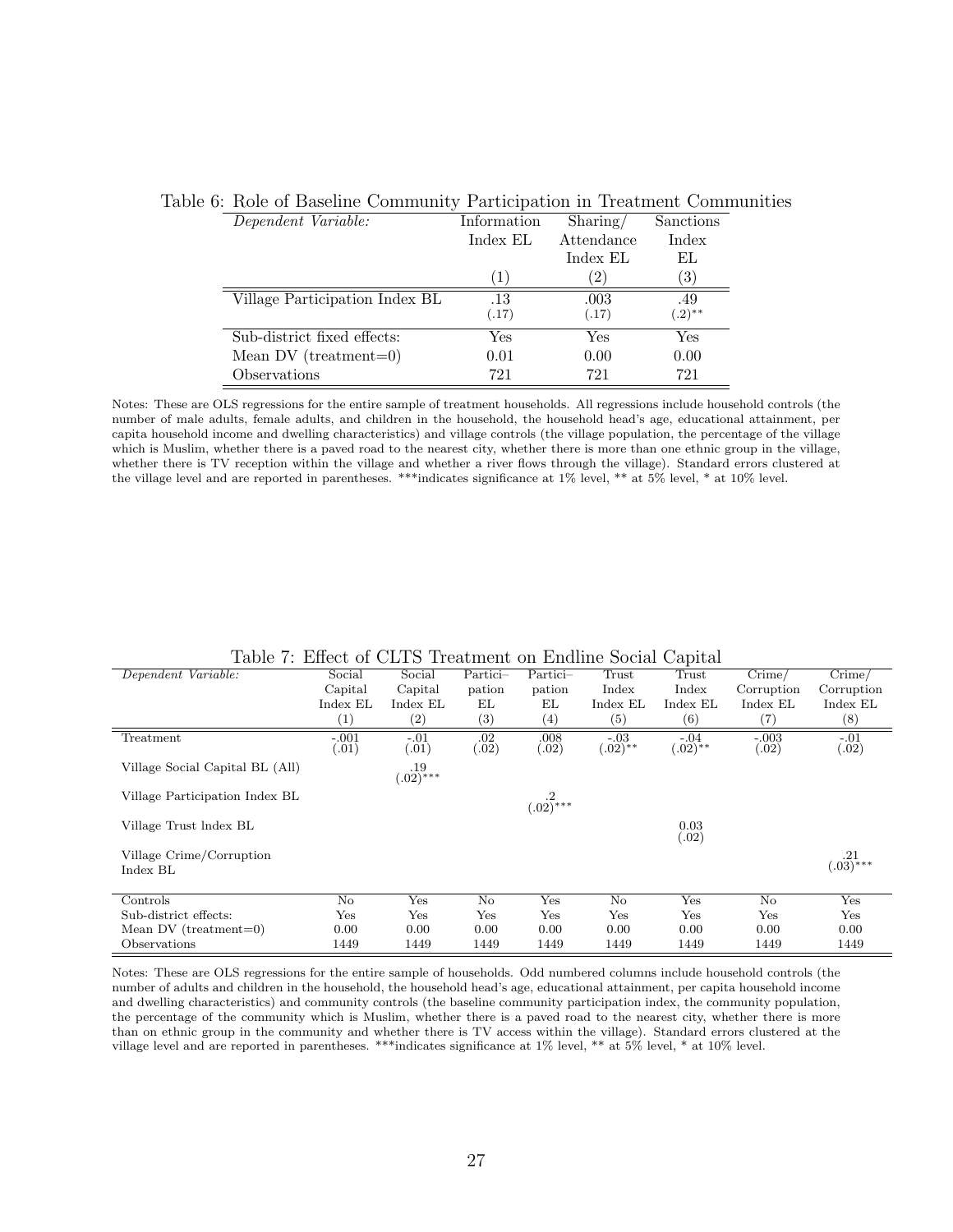| Dependent Variable:                  | Participation    | Trust             | Crime/Corruption  |
|--------------------------------------|------------------|-------------------|-------------------|
|                                      | Index EL         | Index EL          | Index EL          |
|                                      | $\left(1\right)$ | $\left( 2\right)$ | $\left( 3\right)$ |
| Treatment                            | .004             | $-.04$            | $-.01$            |
|                                      | (.02)            | $(.02)$ **        | (.02)             |
| Treat*Village Participation Index BL | .02              | .13               | .01               |
|                                      | (.09)            | $(.07)^*$         | (.09)             |
| Village Participation Index BL       | .08              | $-.02$            | $\cdot$ 1         |
|                                      | (.1)             | (.08)             | (.08)             |
|                                      |                  |                   |                   |
| Controls                             | Yes              | Yes               | Yes               |
| Sub-district fixed effects:          | Yes              | Yes               | Yes               |
| Mean DV (treatment=0)                | 0.00             | 0.00              | 0.00              |
| <i><b>Observations</b></i>           | 1449             | 1449              | 1449              |

Table 8: Does More Social Capital Ameliorate the Negative Trust Effect?

Notes: These are OLS regressions for the entire sample of households. All columns include household controls (the number of adults and children in the household, the household head's age, educational attainment, per capita household income and dwelling characteristics) and community controls (the baseline community participation index, the community population, the percentage of the community which is Muslim, whether there is a paved road to the nearest city, whether there is more than on ethnic group in the community and whether there is TV access within the village). Standard errors clustered at the village level and are reported in parentheses. \*\*\*indicates significance at 1% level, \*\* at 5% level, \* at 10% level.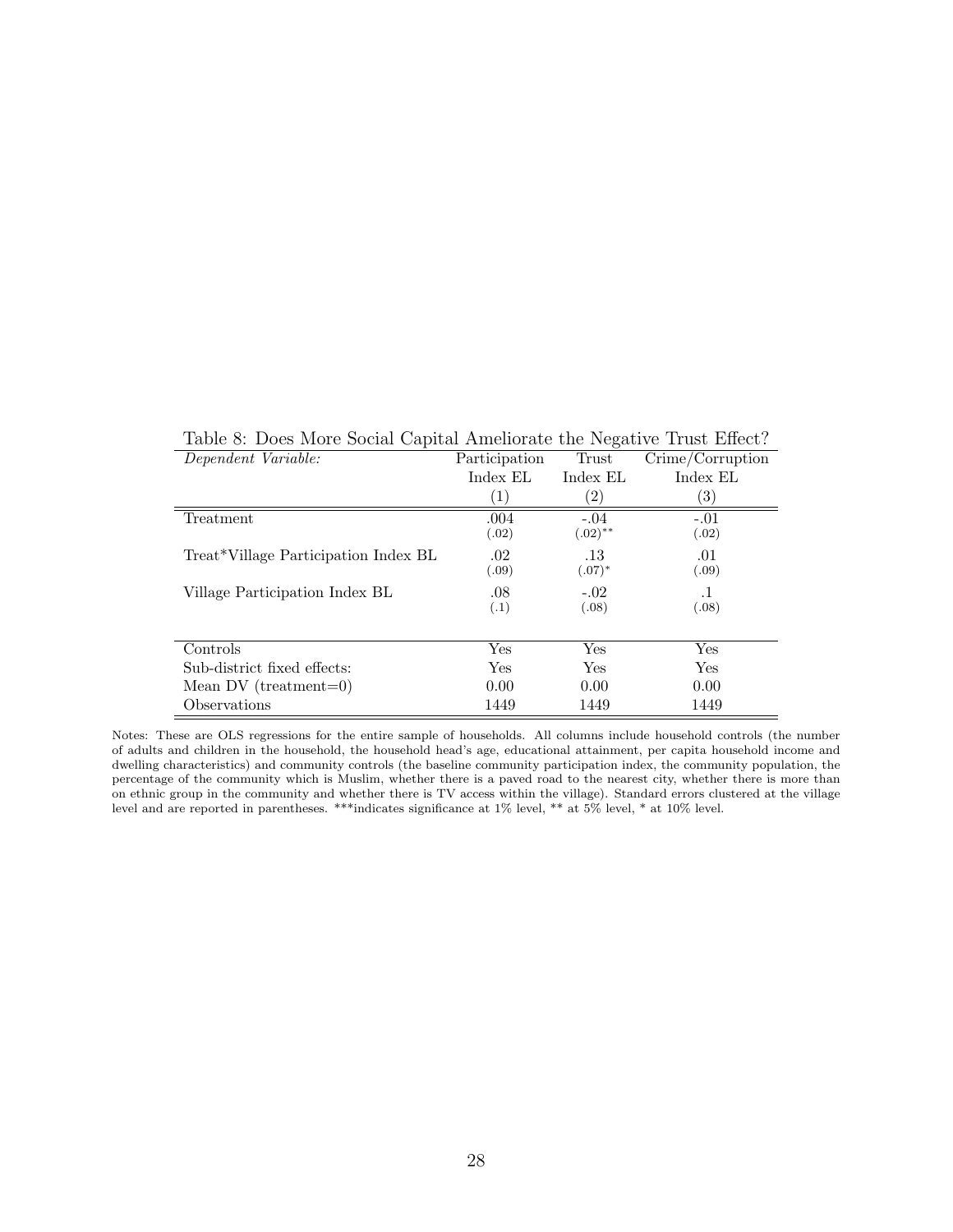

Figure 1: Relationship between Toilet Construction and Baseline Village Participation by Treatment Status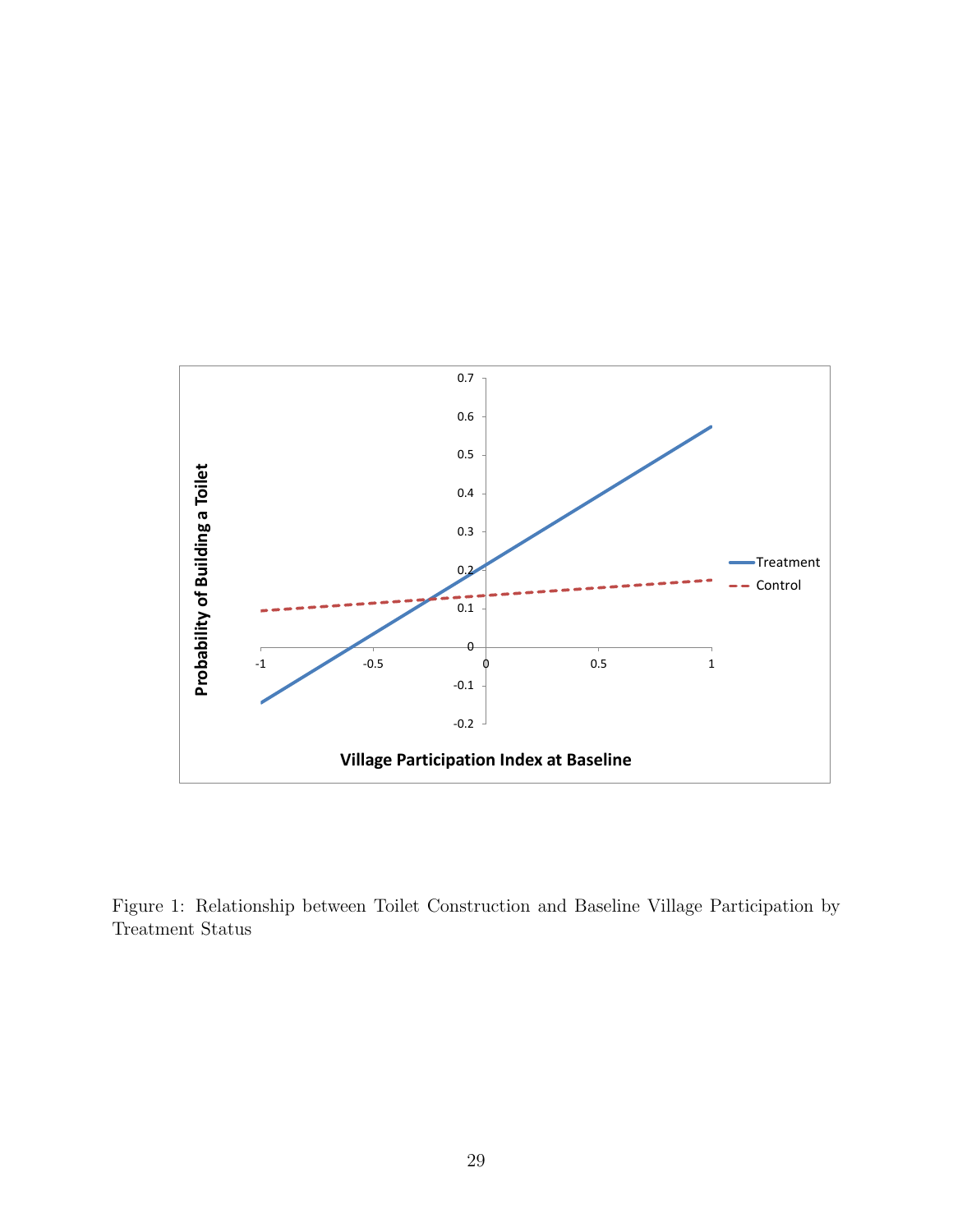# A Appendix Tables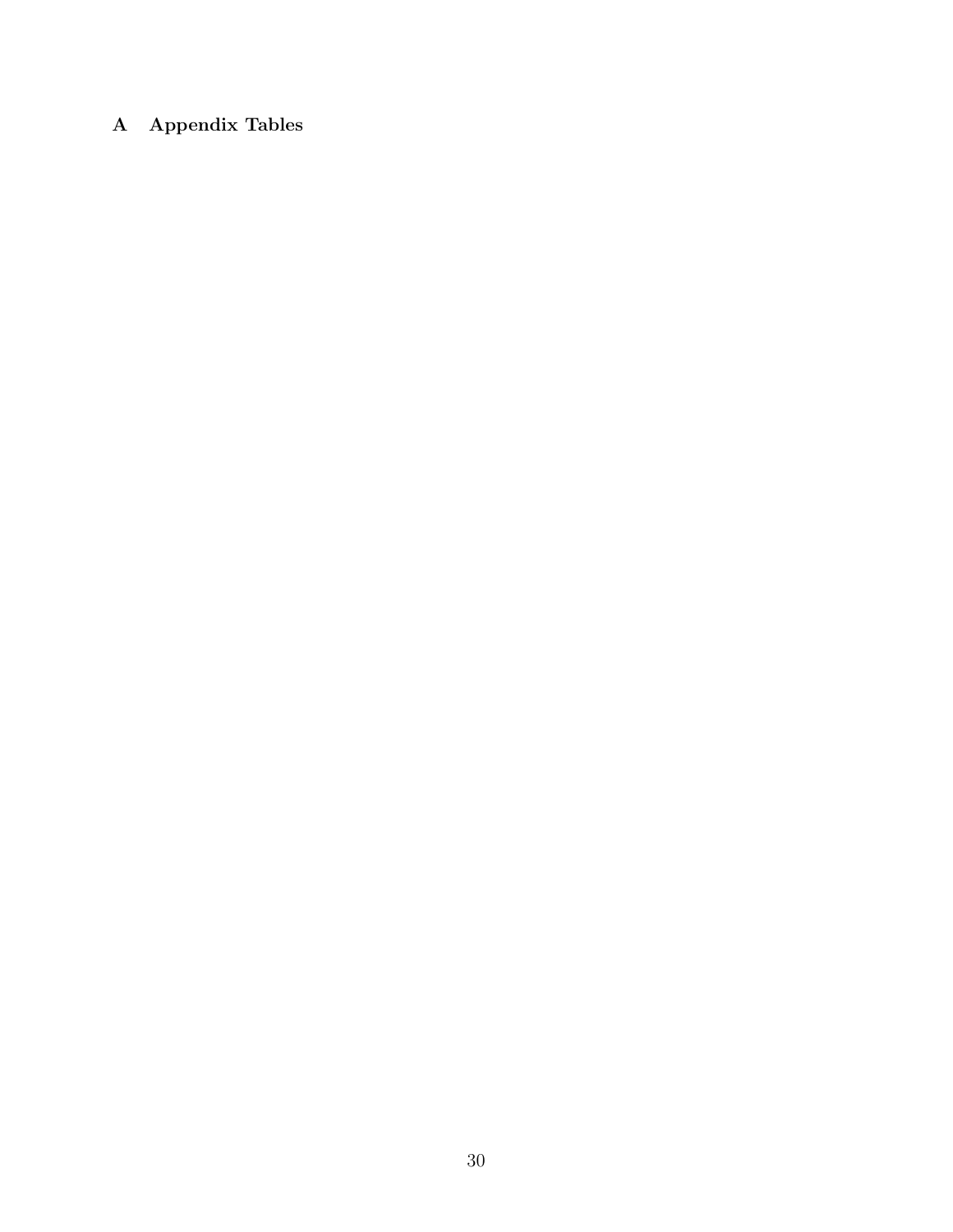| Variables                                     | .                | Daiaince Iar<br>All Households |            |             | No Sanitation at Baseline |            |
|-----------------------------------------------|------------------|--------------------------------|------------|-------------|---------------------------|------------|
|                                               | Mean             | Mean                           | p-value    | Mean        | Mean                      | p-value    |
|                                               | (Treatment)      | (Control)                      | Difference | (Treatment) | (Control)                 | Difference |
| <b>Baseline Sanitation Variables:</b>         |                  |                                |            |             |                           |            |
| No sanitation at BL                           | 0.40             | 0.42                           | 0.74       | 1.00        | 1.00                      |            |
| Faecal disposal $>10m$ from drinking water    | 0.81             | 0.85                           | 0.11       | 0.91        | 0.93                      | 0.40       |
| Access to an improved water source            | 0.84             | 0.85                           | 0.84       | 0.86        | 0.84                      | 0.76       |
| Wash hands after defecation                   | 0.99             | 0.99                           | 0.52       | 0.97        | 0.99                      | 0.31       |
| Water available at hand-washing station       | 0.57             | 0.54                           | 0.56       | 0.24        | 0.24                      | 0.99       |
| Soap available at hand-washing station        | 0.45             | 0.43                           | 0.66       | 0.19        | 0.19                      | 0.91       |
|                                               |                  |                                |            |             |                           |            |
| Baseline Household Control Variables:         |                  |                                |            |             |                           |            |
| Household head's age                          | 40.23            | 40.12                          | 0.89       | 40.11       | 38.45                     | 0.13       |
| Household head's educational attainment:      |                  |                                |            |             |                           |            |
| Elementary                                    | 0.51             | 0.51                           | 0.85       | 0.63        | 0.63                      | 0.87       |
| Lower secondary                               | 0.20             | 0.20                           | 0.75       | 0.17        | 0.17                      | 0.93       |
| Upper secondary                               | 0.17             | 0.20                           | 0.47       | 0.11        | 0.10                      | 0.91       |
| Tertiary                                      | 0.05             | 0.04                           | 0.43       | 0.01        | 0.01                      | 0.43       |
| Number of children in the household:          |                  |                                |            |             |                           |            |
| Aged $0 - 5$ years                            | 1.15             | 1.13                           | 0.33       | 1.13        | 1.07                      | $0.01***$  |
| Aged 6 - 10 years                             | 0.35             | 0.30                           | 0.13       | 0.37        | 0.28                      | $0.05*$    |
| Aged $11 - 17$ years                          | 0.37             | 0.38                           | 0.78       | 0.41        | 0.41                      | 0.93       |
| Number of adult males                         | 1.29             | 1.27                           | 0.76       | 1.27        | 1.26                      | 0.82       |
| Number of adult females                       | 1.45             | 1.40                           | 0.26       | 1.38        | 1.38                      | 0.96       |
| Per capita household income                   | 3,987,761        | 3,855,335                      | 0.65       | 2,652,664   | 2,587,326                 | 0.77       |
| House has a dirt floor                        | 0.22             | 0.24                           | 0.60       | 0.32        | 0.32                      | 0.95       |
| House has a tiled floor                       | 0.05             | 0.06                           | 0.49       | 0.03        | 0.04                      | 0.82       |
| House has walls of brick or wood              | 0.89             | 0.88                           | 0.83       | .0.80       | 0.82                      | 0.61       |
|                                               |                  |                                |            |             |                           |            |
| Baseline Village Control Variables:           |                  |                                |            |             |                           |            |
| Village population                            | 925.61           | 1,052.51                       | 0.21       | 835.33      | 894.69                    | 0.46       |
| % of the village population that are muslim   | 97.72            | 97.26                          | 0.68       | 98.61       | 98.41                     | 0.77       |
| Paved road to the nearest city                | 0.92             | 0.95                           | 0.46       | 0.92        | 0.96                      | 0.52       |
| More than one ethnic group in the village     | 0.69             | 0.69                           | 0.98       | 0.75        | 0.78                      | 0.81       |
| TV reception                                  | 0.89             | 0.88                           | 0.92       | 0.82        | 0.86                      | 0.70       |
| Village land area                             | 63,297           | 33,543.05                      | 0.27       | 109,804     | 22,601.86                 | $0.03**$   |
| Percentage of households that are farmers     | 53.46            | 54.64                          | 0.79       | 53.28       | 54.70                     | 0.79       |
| Gini coefficient of per capita village income | 0.42             | 0.40                           | $\rm 0.52$ | 0.43        | 0.40                      | 0.33       |
| Average household heads' years of education   | 10.13            | 10.45                          | 0.26       | 9.67        | 10.40                     | $0.06*$    |
| A medical facility within 5 kms               | 0.98             | 0.98                           | 0.96       | 0.97        | 1.00                      | 0.31       |
| A secondary school within 5 kms               | 0.92             | 1.00                           | $0.02**$   | 0.88        | 1.00                      | $0.04**$   |
| River runs through village                    | 0.83             | 0.86                           | 0.62       | 0.92        | 0.93                      | 0.86       |
| % of households in village that open defecate | 15.18            | 14.66                          | 0.86       | 24.14       | 21.27                     | 0.45       |
| Observations                                  | $\overline{721}$ | 728                            |            | 421         | 307                       |            |

Table A1: Balance Table

Notes: \*\*\*indicates difference is significant at  $1\%$  level, \*\* at  $5\%$  level, \* at  $10\%$  level.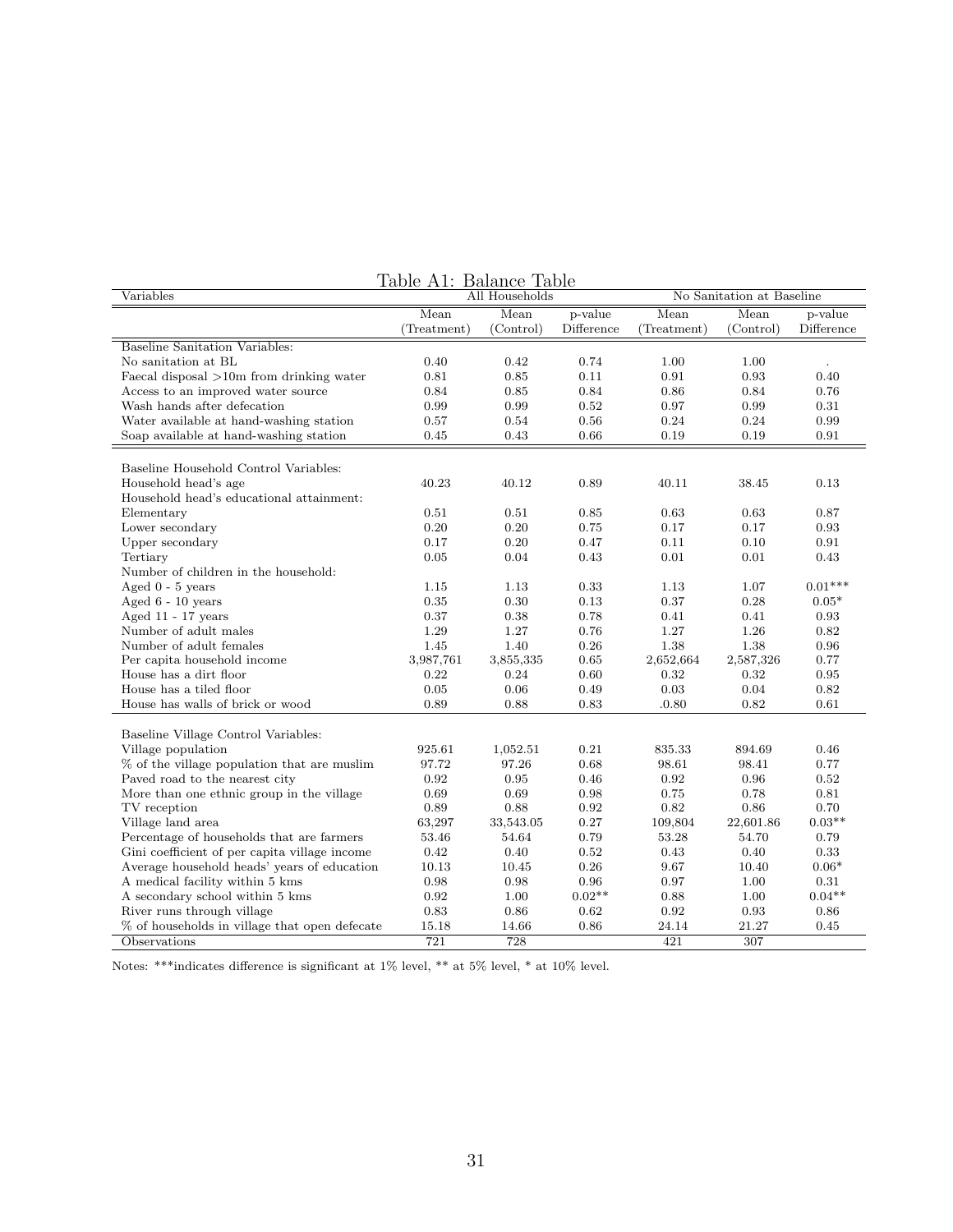|                                                | Social Capital | Social Capital | Participation  | Participation |
|------------------------------------------------|----------------|----------------|----------------|---------------|
|                                                | Index BL       | Index BL       | Index BL       | Index BL      |
|                                                | (1)            | (2)            | (3)            | (4)           |
| Village Population $( / 1000)$                 | $-.02$         | $-.06$         | $-.04$         | $-.06$        |
|                                                | (.025)         | $(.0272)$ **   | (.0355)        | $(.0355)^*$   |
| % Village population who are Muslim            | $-.002$        | $-.0002$       | $-.001$        | .0004         |
|                                                | (.002)         | (.001)         | (.004)         | (.002)        |
| Paved Road to nearest city                     | $-.12$         | .03            | $-.18$         | $-.007$       |
|                                                | $(.06)$ **     | (.06)          | $(.09)$ **     | (.1)          |
| More than one ethnic group in village          | $-.01$         | .01            | $-.02$         | .02           |
|                                                | (.03)          | (.02)          | (.04)          | (.03)         |
| TV reception                                   | .05            | .17            | .15            | .27           |
|                                                | (.04)          | (.1)           | $(.07)$ **     | $(.14)^*$     |
| Village Land Area $(1 \text{ mill})$           | $-0.06$        | $-0.04$        | $-0.09$        | $-0.02$       |
|                                                | (0.09)         | (0.09)         | (0.14)         | (0.13)        |
| % households that are farmers                  | $-.001$        | $-.001$        | $-.002$        | $-.003$       |
|                                                | $(.0006)$ **   | $(.0006)*$     | $(.0009)$ ***  | $(.001)$ ***  |
| % of households in village that open defecate  | $-.001$        | $-.002$        | $-.0009$       | $-.004$       |
|                                                | (.0009)        | $(.0009)*$     | (.002)         | $(.001)$ ***  |
| Gini coefficient of per capita income          | .05            | .07            | $-.03$         | $-.06$        |
|                                                | (.12)          | (.1)           | (.2)           | (.17)         |
| Average head of household's years of education | $-.02$         | .002           | $-.03$         | $-.006$       |
|                                                | $(.009)$ **    | (.009)         | $(.02)^*$      | (.02)         |
| A medical facility within 5 kms                | $-.21$         | $-.07$         | $-.29$         | $-.12$        |
|                                                | $(.08)$ **     | (.09)          | $(.08)$ ***    | (.14)         |
| A secondary school within 5 kms                | $-.01$         | .02            | $-.05$         | .06           |
|                                                | (.05)          | (.04)          | (.09)          | (.06)         |
| Sub-district fixed effects:                    | N <sub>o</sub> | Yes            | N <sub>o</sub> | Yes           |
| R-squared                                      | 0.05           | 0.18           | 0.08           | 0.20          |
| Observations                                   | 1449           | 1449           | 1449           | 1449          |

Table A2: Correlates of Baseline Social Capital

Notes: These are OLS regressions on the full sample of households. All specifications also include household controls (the number of male adults, female adults and children in the household, the household head's age, educational attainment, per capita household income and dwelling characteristics). Standard errors clustered at the village level and are reported in parentheses. \*\*\*indicates significance at 1% level, \*\* at 5% level, \* at 10% level.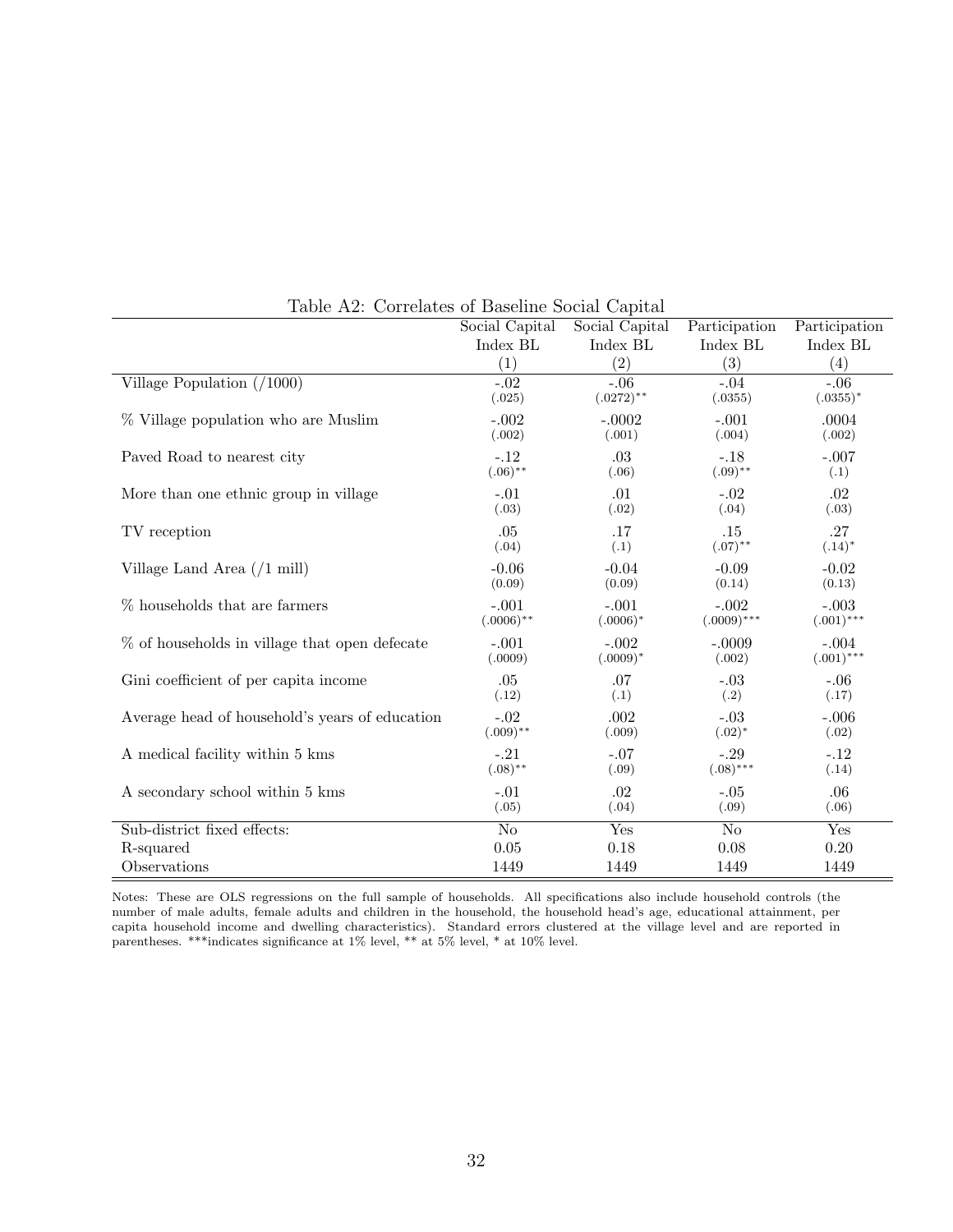|                                          |                    |                   | $D$ c $p$ chacht Vartavic. Tonce Construction |                    |                     |
|------------------------------------------|--------------------|-------------------|-----------------------------------------------|--------------------|---------------------|
|                                          | (1)                | (2)               | (3)                                           | (4)                | (5)                 |
| Treatment                                | 1<br>$(.02)$ ***   | .05<br>$(.02)$ ** | .07<br>$(.02)$ ***                            | .06<br>$(.02)$ *** | .06<br>$(.02)$ ***  |
| Treat* Village Religious Group           | .21<br>$(.05)$ *** |                   |                                               |                    |                     |
| Village Religious Group                  | .02<br>(.04)       |                   |                                               |                    |                     |
| Treat <sup>*</sup> Village Women's Group |                    | .04<br>(.04)      |                                               |                    |                     |
| Village Women's Group                    |                    | .08<br>$(.05)^*$  |                                               |                    |                     |
| Treat* Village Arisan Group              |                    |                   | .07<br>$(.04)^*$                              |                    |                     |
| Village Arisan Group                     |                    |                   | $-.01$<br>(.04)                               |                    |                     |
| Treat* Village No. of Friends Measure    |                    |                   |                                               | $-.03$<br>(.13)    |                     |
| Village No. of Friends Measure           |                    |                   |                                               | .08<br>(.1)        |                     |
| Treat* Village Borrow Money              |                    |                   |                                               |                    | .13<br>$(.07)^*$    |
| Village Borrow Money                     |                    |                   |                                               |                    | $-.09$<br>$(.05)^*$ |
| Sub-district fixed effects:              | Yes                | Yes               | Yes                                           | Yes                | Yes                 |
| Mean DV $(treatment=0)$                  | 0.06               | 0.06              | 0.06                                          | 0.06               | 0.06                |
| Observations                             | 596                | 596               | 596                                           | 596                | 596                 |

Table A3: What types of community participation networks matter for program success? Dependent Variable: Toilet Construction

Notes: These are OLS regressions on the sample of households that did not have private sanitation facilities at baseline. All specifications include controls for the baseline value of the dependent variable, in levels and interacted with treatment, household controls (the number of male adults, female adults and children in the household, the household head's age, educational attainment, per capita household income and dwelling characteristics) and village controls (the village population, the percentage of the village which is Muslim, whether there is a paved road to the nearest city, whether there is more than one ethnic group in the village, whether there is TV reception within the village and whether a river flows through the village, the land area of the village, the percentage of households that are farmers, the average educational status of household heads, the gini coefficient of per capita income in the village, whether there is a community health centre, clinic or hospital within 5 kms, whether there is a junior or senior high school within 5 kms, and the percentage of households that did not have access to sanitation at baseline). Standard errors clustered at the village level and are reported in parentheses. \*\*\*indicates significance at 1% level, \*\* at 5% level,  $^*$  at 10% level.